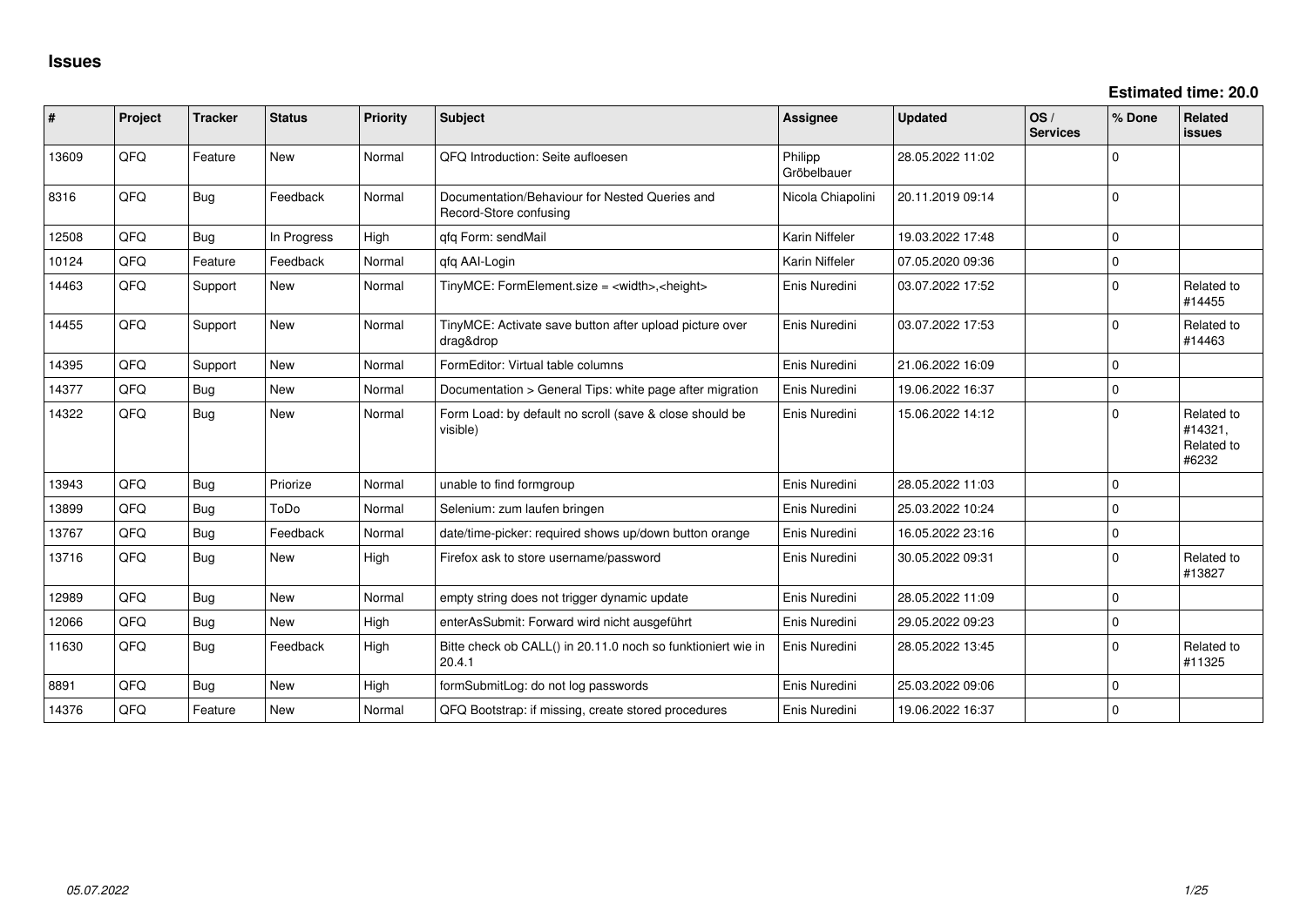| $\vert$ # | Project | <b>Tracker</b> | <b>Status</b>     | <b>Priority</b> | <b>Subject</b>                                                                        | <b>Assignee</b> | <b>Updated</b>   | OS/<br><b>Services</b> | % Done      | Related<br><b>issues</b>                                                                                                                                              |
|-----------|---------|----------------|-------------------|-----------------|---------------------------------------------------------------------------------------|-----------------|------------------|------------------------|-------------|-----------------------------------------------------------------------------------------------------------------------------------------------------------------------|
| 14320     | QFQ     | Feature        | In Progress       | Normal          | Allow specific HTML Tags and Attributes: general, TinyMCE                             | Enis Nuredini   | 04.07.2022 14:09 |                        | $\mathbf 0$ | Related to<br>#12664,<br>Related to<br>#12039,<br>Related to<br>#11702,<br>Related to<br>#7239,<br>Related to<br>#3708,<br>Related to<br>#3646,<br>Related to<br>#880 |
| 14227     | QFQ     | Feature        | <b>New</b>        | Normal          | Selenium Konkurrenz: cypress.io                                                       | Enis Nuredini   | 28.05.2022 11:02 |                        | $\mathbf 0$ |                                                                                                                                                                       |
| 14028     | QFQ     | Feature        | New               | Normal          | Required notification: visual nicer                                                   | Enis Nuredini   | 28.05.2022 11:01 |                        | $\mathbf 0$ |                                                                                                                                                                       |
| 13945     | QFQ     | Feature        | New               | Normal          | As _link: content before/after link                                                   | Enis Nuredini   | 28.05.2022 11:01 |                        | $\mathbf 0$ | Related to<br>#12262                                                                                                                                                  |
| 13900     | QFQ     | Feature        | Priorize          | Normal          | Selenium: Check das Cookie/PDF funktioniert                                           | Enis Nuredini   | 25.03.2022 12:45 |                        | $\mathbf 0$ |                                                                                                                                                                       |
| 13757     | QFQ     | Feature        | New               | High            | QR / Bar-Code Plugin                                                                  | Enis Nuredini   | 19.03.2022 17:43 |                        | $\mathbf 0$ |                                                                                                                                                                       |
| 13608     | QFQ     | Feature        | Some day<br>maybe | Normal          | Automatic Browser Language Redirect                                                   | Enis Nuredini   | 17.06.2022 08:35 |                        | $\mathbf 0$ |                                                                                                                                                                       |
| 13572     | QFQ     | Feature        | Feedback          | Normal          | Form Load: misleading error message on trying to load non<br>existent primary record  | Enis Nuredini   | 16.05.2022 23:16 |                        | 100         |                                                                                                                                                                       |
| 12262     | QFQ     | Feature        | ToDo              | Normal          | Form buttons on top: more customable                                                  | Enis Nuredini   | 17.06.2022 10:44 |                        | $\mathbf 0$ | Related to<br>#13945, Has<br>duplicate<br>#4046, Has<br>duplicate<br>#10080                                                                                           |
| 11892     | QFQ     | Feature        | New               | Normal          | tablesorter: columns with links are hard to order - new<br>qualifier 'Y: <ord>'</ord> | Enis Nuredini   | 23.03.2022 09:22 |                        | $\mathbf 0$ |                                                                                                                                                                       |
| 10782     | QFQ     | Feature        | Feedback          | Normal          | Tiny MCE: Image Upload                                                                | Enis Nuredini   | 16.05.2022 23:16 |                        | $\mathbf 0$ | Related to<br>#12452                                                                                                                                                  |
| 10569     | QFQ     | Feature        | Priorize          | Normal          | link_blank more safe                                                                  | Enis Nuredini   | 25.03.2022 12:44 |                        | $\mathbf 0$ |                                                                                                                                                                       |
| 10463     | QFQ     | Feature        | New               | Normal          | Report_link: expliztes setzen von HTML Tags (Bedarf fuer<br>'data-selenium' & 'id')   | Enis Nuredini   | 23.03.2022 09:23 |                        | $\mathbf 0$ | Related to<br>#7648                                                                                                                                                   |
| 9052      | QFQ     | Feature        | Feedback          | High            | Report: CodeMirror with SQL Syntax Highlight in FE                                    | Enis Nuredini   | 08.06.2022 10:25 |                        | $\mathbf 0$ |                                                                                                                                                                       |
| 3864      | QFQ     | Feature        | New               | Normal          | Encrypt / decrypt field                                                               | Enis Nuredini   | 30.06.2022 16:29 |                        | $\mathbf 0$ |                                                                                                                                                                       |
| 3613      | QFQ     | Bug            | Some day<br>maybe | Normal          | note /note unchecked -> note div (col-md) wird weiterhin<br>gerendert                 | Elias Villiger  | 01.02.2020 23:19 |                        | 100         |                                                                                                                                                                       |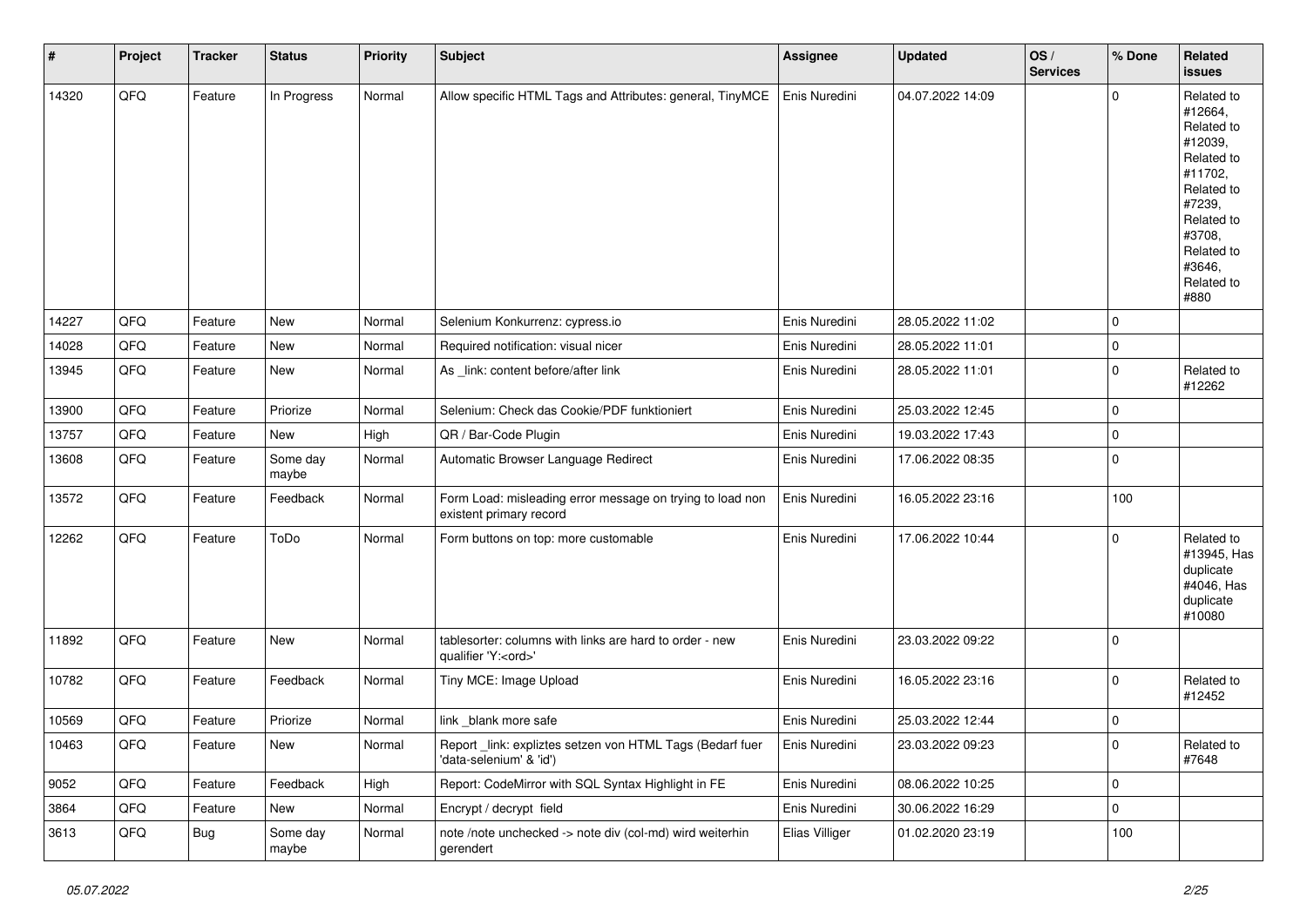| #     | Project | <b>Tracker</b> | <b>Status</b> | <b>Priority</b> | Subject                                                                                                                                             | <b>Assignee</b>     | <b>Updated</b>   | OS/<br><b>Services</b> | % Done       | Related<br>issues                           |
|-------|---------|----------------|---------------|-----------------|-----------------------------------------------------------------------------------------------------------------------------------------------------|---------------------|------------------|------------------------|--------------|---------------------------------------------|
| 11347 | QFQ     | Bug            | Feedback      | Normal          | If Bedingungen funktionieren nicht korrekt                                                                                                          | Christoph Fuchs     | 21.03.2021 20:37 |                        | <sup>0</sup> |                                             |
| 14464 | QFQ     | Support        | New           | Normal          | Exception: Missing button to edit FormElement with broken<br>sqlValidate / beforeLoad                                                               | Carsten Rose        | 04.07.2022 00:13 |                        | 0            |                                             |
| 14323 | QFQ     | Bug            | In Progress   | Normal          | Report: render=both single - no impact                                                                                                              | <b>Carsten Rose</b> | 19.06.2022 18:31 |                        | $\Omega$     |                                             |
| 14305 | QFQ     | <b>Bug</b>     | New           | Normal          | Inline Report editing does not create history entries                                                                                               | <b>Carsten Rose</b> | 10.06.2022 11:55 |                        | 0            |                                             |
| 14304 | QFQ     | <b>Bug</b>     | New           | Normal          | table sorter view safer does not work                                                                                                               | <b>Carsten Rose</b> | 10.06.2022 11:49 |                        | $\Omega$     |                                             |
| 14283 | QFQ     | <b>Bug</b>     | Priorize      | Normal          | HEIC / HEIF convert doesn't trigger                                                                                                                 | <b>Carsten Rose</b> | 19.06.2022 16:37 |                        | 0            |                                             |
| 14233 | QFQ     | <b>Bug</b>     | New           | Normal          | AS _link: question - HTML is not rendered                                                                                                           | <b>Carsten Rose</b> | 28.05.2022 11:02 |                        | $\Omega$     |                                             |
| 14175 | QFQ     | Bug            | In Progress   | Normal          | Opening a form with no QFQ Session cookie fails                                                                                                     | <b>Carsten Rose</b> | 03.06.2022 10:40 |                        | 0            |                                             |
| 14091 | QFQ     | <b>Bug</b>     | <b>New</b>    | Normal          | inconsistent template path for twig                                                                                                                 | <b>Carsten Rose</b> | 19.04.2022 18:36 |                        | 0            |                                             |
| 14077 | QFQ     | Bug            | New           | Normal          | As _link: Attribute 'class' missing by r:1 and r:3 - but should<br>set                                                                              | <b>Carsten Rose</b> | 28.05.2022 11:02 |                        | $\Omega$     | Related to<br>#5342.<br>Related to<br>#4343 |
| 13706 | QFQ     | <b>Bug</b>     | New           | Normal          | Wrong CheckType in FieldElement LastStatus of Form Cron                                                                                             | <b>Carsten Rose</b> | 21.01.2022 18:20 |                        | $\Omega$     |                                             |
| 13659 | QFQ     | <b>Bug</b>     | New           | Normal          | wrong sanitize class applied to R-store                                                                                                             | <b>Carsten Rose</b> | 15.01.2022 14:23 |                        | 0            |                                             |
| 13592 | QFQ     | <b>Bug</b>     | New           | Normal          | QFQ Build Queue: das vergeben von Tags klappt nicht. Es<br>werden keine Releases gebaut.                                                            | <b>Carsten Rose</b> | 19.03.2022 17:45 |                        | $\Omega$     |                                             |
| 13460 | QFQ     | <b>Bug</b>     | New           | Normal          | Doc: Password set/reset  password should not processed<br>with 'html encode'                                                                        | <b>Carsten Rose</b> | 19.03.2022 17:46 |                        | $\mathbf 0$  |                                             |
| 13451 | QFQ     | <b>Bug</b>     | <b>New</b>    | Normal          | Character Counter / Max Character: Problem in Safari                                                                                                | <b>Carsten Rose</b> | 15.04.2022 17:18 |                        | 0            |                                             |
| 13332 | QFQ     | Bug            | New           | Normal          | Multi Form: Required Felder werden visuell nicht markiert.                                                                                          | <b>Carsten Rose</b> | 19.03.2022 17:47 |                        | $\Omega$     |                                             |
| 13331 | QFQ     | <b>Bug</b>     | New           | Normal          | Multi Form: Clear Icon misplaced                                                                                                                    | <b>Carsten Rose</b> | 19.03.2022 17:47 |                        | 0            |                                             |
| 12974 | QFQ     | <b>Bug</b>     | New           | High            | Sanitize Queries in Action-Elements                                                                                                                 | <b>Carsten Rose</b> | 07.12.2021 17:19 |                        | 0            |                                             |
| 12716 | QFQ     | <b>Bug</b>     | New           | Normal          | template group: Pattern only applied to first instance                                                                                              | <b>Carsten Rose</b> | 19.03.2022 17:47 |                        | 0            |                                             |
| 12714 | QFQ     | <b>Bug</b>     | New           | Normal          | Conversion of GIF to PDF broken when GIF contains Alpha.                                                                                            | <b>Carsten Rose</b> | 19.03.2022 17:49 |                        | $\Omega$     |                                             |
| 12702 | QFQ     | <b>Bug</b>     | New           | High            | templateGroup: broken in multiDb Setup                                                                                                              | Carsten Rose        | 14.12.2021 16:02 |                        | 0            |                                             |
| 12670 | QFQ     | Bug            | New           | High            | Dropdown-Menu classes können nicht mehr angegeben<br>werden                                                                                         | Carsten Rose        | 07.12.2021 17:19 |                        | $\Omega$     |                                             |
| 12581 | QFQ     | Bug            | New           | Normal          | Form.forward=close: Record 'new' in new browser tab ><br>save (& close) >> Form is not reloaded with new created<br>record id and stays in mode=new | Carsten Rose        | 19.03.2022 17:48 |                        | $\Omega$     |                                             |
| 12546 | QFQ     | <b>Bug</b>     | Feedback      | Normal          | Branch 'Development' - Unit Tests mit dirty workaround<br>angepasst                                                                                 | <b>Carsten Rose</b> | 19.03.2022 17:48 |                        | $\mathbf 0$  |                                             |
| 12545 | QFQ     | Bug            | New           | Urgent          | sql.log not created / updated                                                                                                                       | Carsten Rose        | 14.12.2021 16:02 |                        | 0            |                                             |
| 12520 | QFQ     | <b>Bug</b>     | New           | Normal          | Switch FE User: still active even FE User session expired                                                                                           | Carsten Rose        | 19.03.2022 17:48 |                        | 0            |                                             |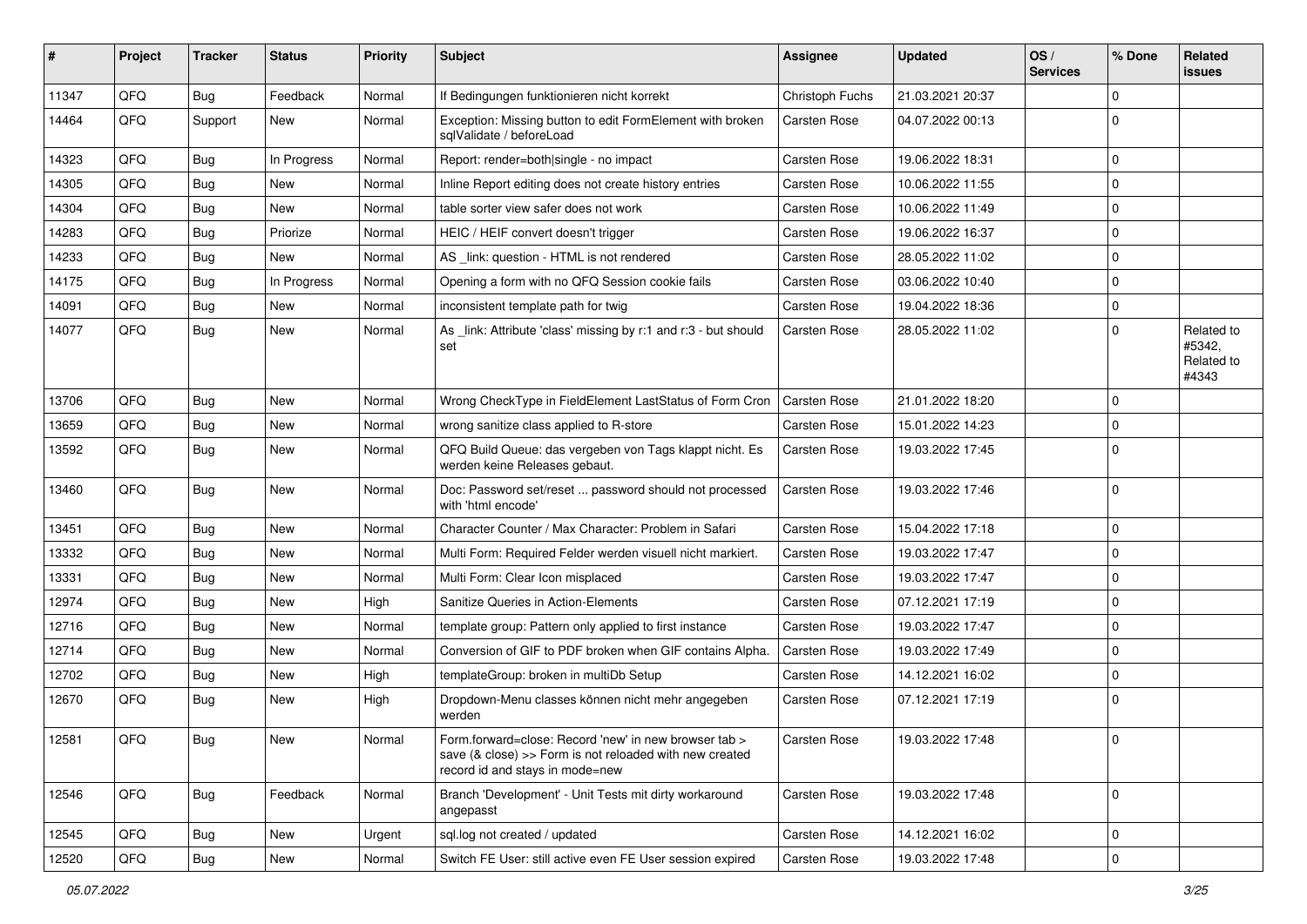| #     | Project | <b>Tracker</b> | <b>Status</b> | <b>Priority</b> | <b>Subject</b>                                                                          | <b>Assignee</b>     | <b>Updated</b>   | OS/<br><b>Services</b> | % Done      | Related<br><b>issues</b>                                                                                                       |
|-------|---------|----------------|---------------|-----------------|-----------------------------------------------------------------------------------------|---------------------|------------------|------------------------|-------------|--------------------------------------------------------------------------------------------------------------------------------|
| 12513 | QFQ     | Bug            | New           | High            | Implement server side check of maxlength                                                | Carsten Rose        | 07.12.2021 17:19 |                        | $\Omega$    |                                                                                                                                |
| 12512 | QFQ     | <b>Bug</b>     | New           | Normal          | Some MySQL Installation can't use 'stored procedures'                                   | Carsten Rose        | 19.03.2022 17:48 |                        | $\mathbf 0$ |                                                                                                                                |
| 12468 | QFQ     | <b>Bug</b>     | New           | Urgent          | Form: update Form.title after save                                                      | Carsten Rose        | 03.05.2021 21:12 |                        | $\mathbf 0$ |                                                                                                                                |
| 12463 | QFQ     | <b>Bug</b>     | ToDo          | High            | QFQ Function: 'function' and 'sql' on same level - output of<br>sal is shown two times. | Carsten Rose        | 15.12.2021 16:31 |                        | $\mathbf 0$ |                                                                                                                                |
| 12395 | QFQ     | <b>Bug</b>     | ToDo          | High            | QFQ Function: Result two times shown                                                    | Carsten Rose        | 18.02.2022 08:59 |                        | $\Omega$    |                                                                                                                                |
| 12327 | QFQ     | <b>Bug</b>     | New           | Normal          | Copy to clipboard: Glyphicon can not be changed                                         | Carsten Rose        | 27.12.2021 17:59 |                        | $\mathbf 0$ |                                                                                                                                |
| 12325 | QFQ     | Bug            | Priorize      | Normal          | MultiDB form.dblndex not working for report syntax                                      | Carsten Rose        | 07.09.2021 13:37 |                        | $\Omega$    | Related to<br>#12145,<br>Related to<br>#12314                                                                                  |
| 12187 | QFQ     | <b>Bug</b>     | New           | Normal          | Trigger FormAsFile() via Report: probably problem with multi<br>DB setup                | l Carsten Rose      | 20.03.2021 21:20 |                        | $\mathbf 0$ |                                                                                                                                |
| 12133 | QFQ     | Bug            | <b>New</b>    | Normal          | NPM, phpSpreadSheet aktualisieren                                                       | Carsten Rose        | 15.03.2021 09:04 |                        | $\mathbf 0$ |                                                                                                                                |
| 12045 | QFQ     | Bug            | New           | Normal          | templateGroup afterSave FE: Aufruf ohne<br>sqlHonorFormElements funktioniert nicht      | Carsten Rose        | 18.02.2021 16:33 |                        | $\mathbf 0$ |                                                                                                                                |
| 12040 | QFQ     | <b>Bug</b>     | <b>New</b>    | Normal          | FE Mode 'hidden' für zwei FEs auf einer Zeile                                           | Carsten Rose        | 18.02.2021 10:13 |                        | $\mathbf 0$ |                                                                                                                                |
| 11752 | QFQ     | <b>Bug</b>     | New           | Normal          | checkbox renders multiple input elements with same name                                 | Carsten Rose        | 17.12.2020 14:58 |                        | $\mathbf 0$ | Related to<br>#11750                                                                                                           |
| 11695 | QFQ     | <b>Bug</b>     | <b>New</b>    | Normal          | MultiForm required FE Error                                                             | Carsten Rose        | 04.12.2020 13:34 |                        | $\mathbf 0$ |                                                                                                                                |
| 11668 | QFQ     | <b>Bug</b>     | New           | Normal          | Play function.sgl - problem with mysgl                                                  | Carsten Rose        | 03.05.2021 20:48 |                        | $\mathbf 0$ |                                                                                                                                |
| 11667 | QFQ     | <b>Bug</b>     | <b>New</b>    | Normal          | MySQL mariadb-server-10.3: Incorrect datetime value                                     | Carsten Rose        | 03.05.2021 20:48 |                        | $\mathbf 0$ |                                                                                                                                |
| 11517 | QFQ     | <b>Bug</b>     | In Progress   | Normal          | extraButtonInfo Broken for multiple FormElements                                        | Carsten Rose        | 12.05.2022 13:12 |                        | $\mathbf 0$ | Related to<br>#7890,<br>Related to<br>#3811, Has<br>duplicate<br>#10905, Has<br>duplicate<br>#10553, Has<br>duplicate<br>#6779 |
| 11239 | QFQ     | Bug            | <b>New</b>    | Normal          | Radiobutton (plain): horizontales Rendern abhängig vom<br>Datentyp in der Datenbank     | <b>Carsten Rose</b> | 30.09.2020 18:37 |                        | $\mathbf 0$ |                                                                                                                                |
| 10937 | QFQ     | <b>Bug</b>     | New           | Normal          | Fehler mit abhängigen Select- Feldern beim Positionieren                                | Carsten Rose        | 12.11.2020 23:45 |                        | $\mathbf 0$ |                                                                                                                                |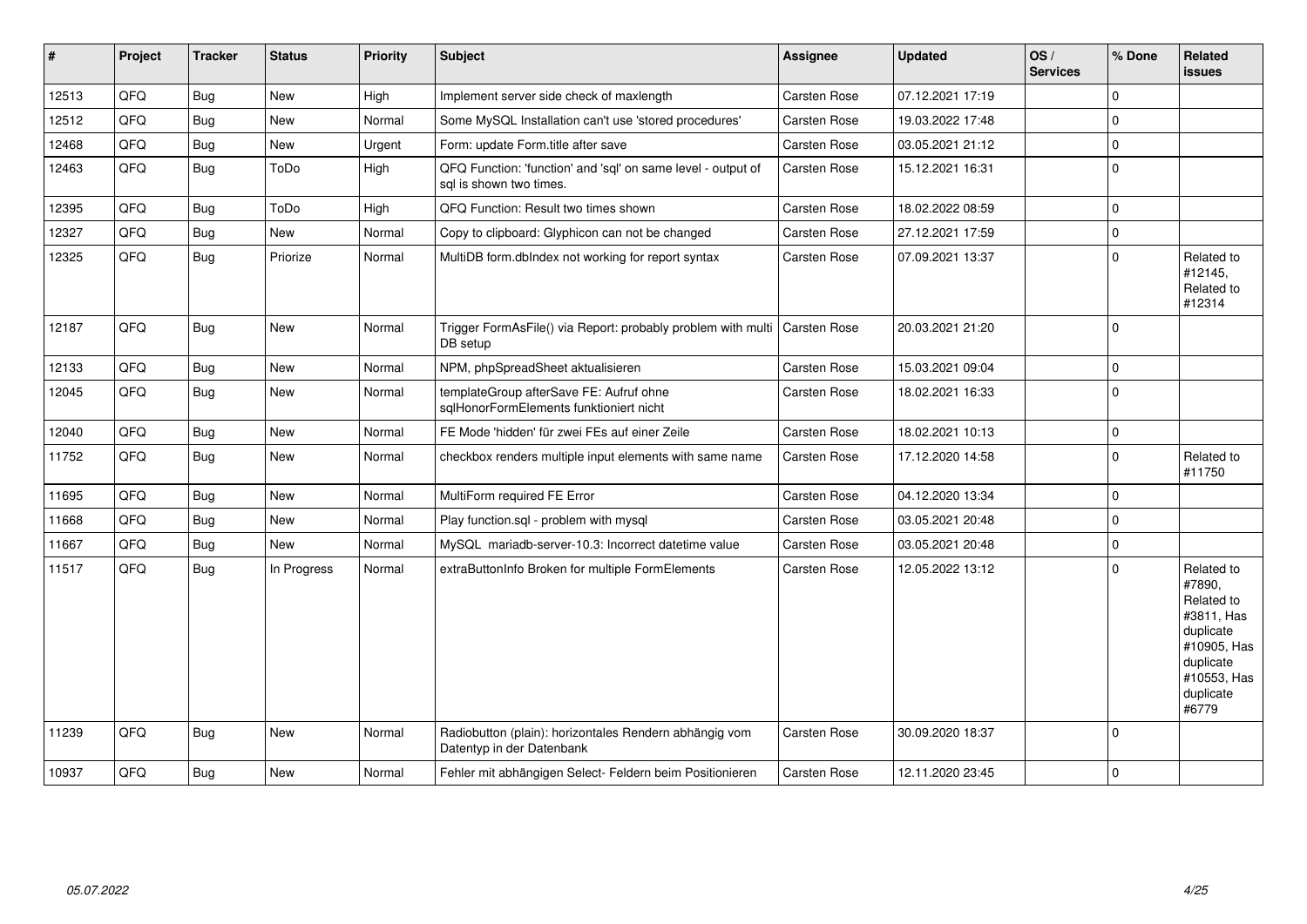| #     | Project | <b>Tracker</b> | <b>Status</b> | <b>Priority</b> | <b>Subject</b>                                                                                           | <b>Assignee</b>     | <b>Updated</b>   | OS/<br><b>Services</b> | % Done      | Related<br><b>issues</b>                                                |
|-------|---------|----------------|---------------|-----------------|----------------------------------------------------------------------------------------------------------|---------------------|------------------|------------------------|-------------|-------------------------------------------------------------------------|
| 10704 | QFQ     | <b>Bug</b>     | New           | Normal          | wkhtml problem rendering fullCalendar.js / fabric.js >><br>successor: puppeteer                          | Carsten Rose        | 12.11.2020 23:45 |                        | $\Omega$    | Related to<br>#5024,<br>Related to<br>#4650,<br>Related to<br>#10715    |
| 10661 | QFQ     | <b>Bug</b>     | In Progress   | Normal          | Typo3 Warnungen                                                                                          | Carsten Rose        | 07.09.2021 13:23 |                        | $\mathbf 0$ | Related to<br>#12440                                                    |
| 10658 | QFQ     | Bug            | New           | Normal          | processReadOnly broken                                                                                   | Carsten Rose        | 27.05.2020 17:55 |                        | $\mathbf 0$ |                                                                         |
| 10640 | QFQ     | <b>Bug</b>     | New           | High            | TypeAhead Tag: FE editierbar trotz readOnly                                                              | Carsten Rose        | 03.05.2021 21:12 |                        | $\mathbf 0$ | Related to<br>#7795                                                     |
| 10588 | QFQ     | <b>Bug</b>     | <b>New</b>    | Normal          | typeahed Tag: Doku anpassen                                                                              | Carsten Rose        | 12.11.2020 23:45 |                        | $\mathbf 0$ |                                                                         |
| 10508 | QFQ     | <b>Bug</b>     | New           | High            | Multi Form broken on Multi DB Instance                                                                   | Carsten Rose        | 03.05.2021 21:12 |                        | $\mathbf 0$ |                                                                         |
| 10506 | QFQ     | Bug            | New           | High            | Template Group broken on MultiDB instance                                                                | Carsten Rose        | 03.05.2021 21:12 |                        | $\mathbf 0$ | Related to<br>#10505                                                    |
| 10322 | QFQ     | <b>Bug</b>     | New           | Normal          | FormElement / Radio: missing column 'enum' >> FE not<br>reported                                         | <b>Carsten Rose</b> | 07.05.2020 09:37 |                        | $\mathbf 0$ |                                                                         |
| 10082 | QFQ     | <b>Bug</b>     | New           | Normal          | FE.type=SELECT - 'sanatize' Class                                                                        | Carsten Rose        | 07.05.2020 09:36 |                        | $\mathbf 0$ | Related to<br>#10081                                                    |
| 10081 | QFQ     | Bug            | New           | High            | Stale record lock after 'forbidden' character                                                            | Carsten Rose        | 03.05.2021 21:12 |                        | $\mathbf 0$ | Related to<br>#10082,<br>Related to<br>#9789                            |
| 9975  | QFQ     | Bug            | Priorize      | Normal          | Dropdown Menu: 'r:3' broken                                                                              | Carsten Rose        | 01.02.2020 10:13 |                        | $\mathbf 0$ |                                                                         |
| 9958  | QFQ     | <b>Bug</b>     | Priorize      | Normal          | Broken subrecord query: no error message                                                                 | Carsten Rose        | 05.02.2021 15:15 |                        | $\mathbf 0$ |                                                                         |
| 9947  | QFQ     | <b>Bug</b>     | Priorize      | Normal          | Unwanted error message if missing 'typeAheadSqlPrefetch'                                                 | Carsten Rose        | 01.02.2020 10:13 |                        | $\mathbf 0$ |                                                                         |
| 9862  | QFQ     | <b>Bug</b>     | Priorize      | Normal          | Failed writing to sql mail qfq.log should throw an exception                                             | Carsten Rose        | 01.02.2020 10:13 |                        | $\mathbf 0$ |                                                                         |
| 9834  | QFQ     | <b>Bug</b>     | Priorize      | Normal          | Input elements with tag 'disabled' are missing on<br>form-submit: server option 'processReadOnly' broken | Carsten Rose        | 07.12.2021 16:43 |                        | $\mathbf 0$ | Related to<br>#9691,<br>Related to<br>#5305, Has<br>duplicate<br>#12331 |
| 9789  | QFQ     | Bug            | In Progress   | High            | Record Lock: release to early on 'leave page'                                                            | Carsten Rose        | 10.01.2022 09:25 |                        | 100         | Related to<br>#10081,<br>Related to<br>#9173,<br>Related to<br>#8702    |
| 9783  | QFQ     | Bug            | New           | Normal          | Email with special characters                                                                            | Carsten Rose        | 01.02.2020 23:22 |                        | $\mathbf 0$ |                                                                         |
| 9773  | QFQ     | <b>Bug</b>     | New           | Normal          | form.parameter.formModeGlobal=requiredOff                                                                | Carsten Rose        | 01.02.2020 15:56 |                        | $\mathsf 0$ |                                                                         |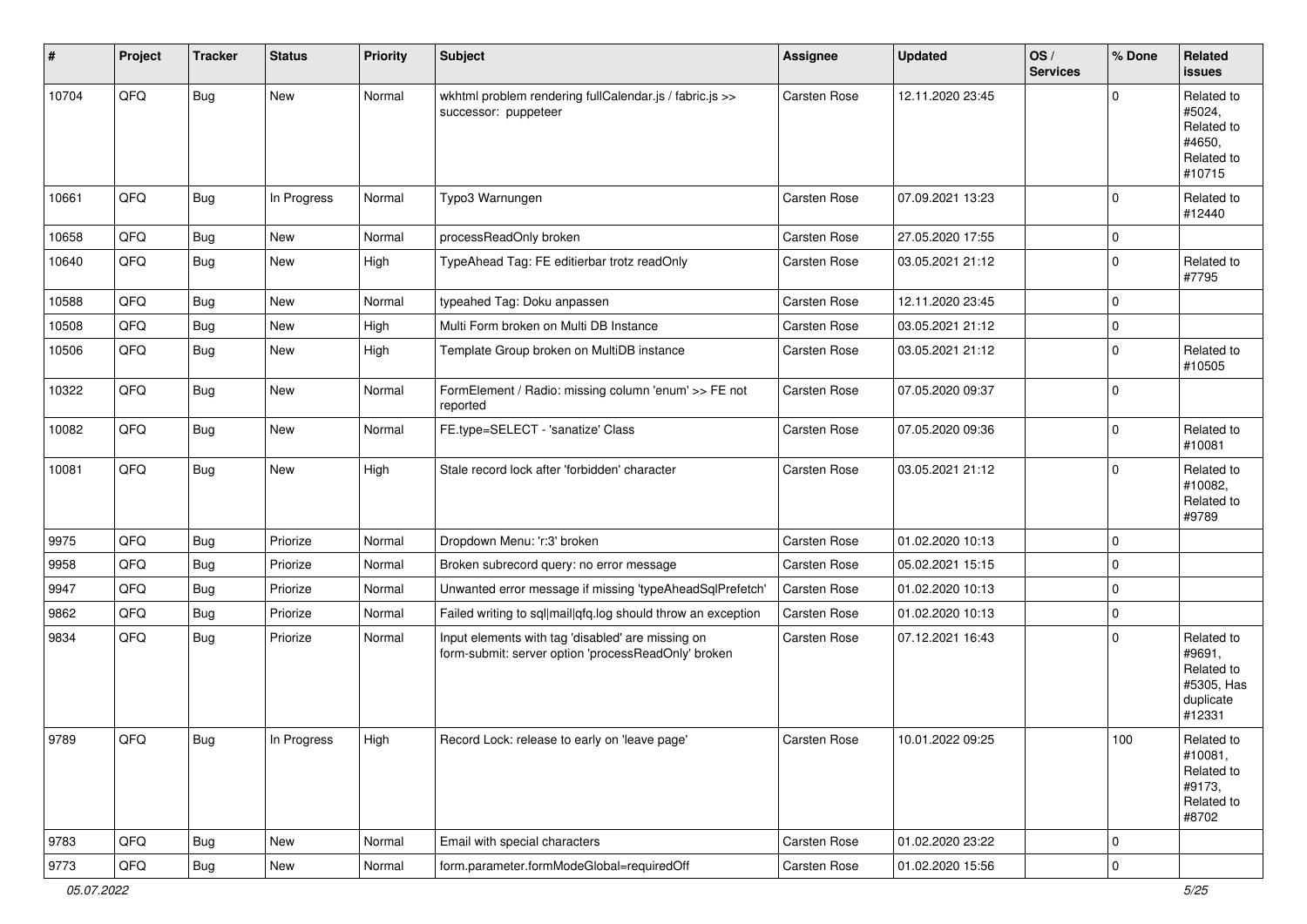| $\sharp$ | Project | <b>Tracker</b> | <b>Status</b>     | <b>Priority</b> | <b>Subject</b>                                                                | <b>Assignee</b>     | <b>Updated</b>   | OS/<br><b>Services</b> | % Done      | Related<br><b>issues</b>                     |
|----------|---------|----------------|-------------------|-----------------|-------------------------------------------------------------------------------|---------------------|------------------|------------------------|-------------|----------------------------------------------|
| 9691     | QFQ     | <b>Bug</b>     | In Progress       | Normal          | Checkbox: dynamic update > readonly                                           | Carsten Rose        | 01.02.2020 23:22 |                        | 50          | Related to<br>#9834                          |
| 9669     | QFQ     | <b>Bug</b>     | Some day<br>maybe | Normal          | Checkbox / Template Group: radio/checkbox visible broken<br>after 'add'       | <b>Carsten Rose</b> | 16.06.2021 13:47 |                        | $\Omega$    | Related to<br>#8091                          |
| 9534     | QFQ     | <b>Bug</b>     | Priorize          | Urgent          | FE.type=upload: 'Unknown Mode: ID"                                            | Carsten Rose        | 03.05.2021 21:14 |                        | $\Omega$    | Related to<br>#9532                          |
| 9533     | QFQ     | <b>Bug</b>     | New               | Normal          | FE.type=upload: Check in 'beforeSave' if upload is given                      | Carsten Rose        | 01.02.2020 23:22 |                        | 0           | Related to<br>#11523                         |
| 9531     | QFQ     | <b>Bug</b>     | New               | High            | FE File: Dynamic Update / modeSql / required detected<br>even it not set      | Carsten Rose        | 11.06.2021 20:32 |                        | $\Omega$    | Related to<br>#12398                         |
| 9347     | QFQ     | <b>Bug</b>     | New               | High            | FE.type=upload with dynamic show/hidden: required not<br>detected             | Carsten Rose        | 12.06.2021 10:40 |                        | $\mathbf 0$ | Related to<br>#5305,<br>Related to<br>#12398 |
| 9317     | QFQ     | <b>Bug</b>     | New               | Normal          | FE.type=note: with dynamic show/hidden an empty label<br>causes trouble       | <b>Carsten Rose</b> | 01.02.2020 23:22 |                        | $\Omega$    |                                              |
| 9281     | QFQ     | <b>Bug</b>     | Some day<br>maybe | Normal          | Allow STRICT_TRANS_TABLES                                                     | Carsten Rose        | 02.01.2021 18:43 |                        | $\mathbf 0$ |                                              |
| 9275     | QFQ     | <b>Bug</b>     | New               | Normal          | autcron: t3 page, which takes to long to respond, is not<br>reported properly | Carsten Rose        | 01.02.2020 23:22 |                        | 100         |                                              |
| 9177     | QFQ     | <b>Bug</b>     | New               | Normal          | Bug? QFQ tries to save an action FE, which has real<br>existing column name   | Carsten Rose        | 01.02.2020 23:22 |                        | $\mathbf 0$ |                                              |
| 9173     | QFQ     | <b>Bug</b>     | Priorize          | Urgent          | Stale Record Lock: Firefox                                                    | <b>Carsten Rose</b> | 03.05.2021 21:14 |                        | $\Omega$    | Related to<br>#9789                          |
| 9127     | QFQ     | <b>Bug</b>     | New               | Normal          | Error Message: change 'roll over' color - text not readable                   | <b>Carsten Rose</b> | 01.02.2020 23:22 |                        | $\Omega$    |                                              |
| 9121     | QFQ     | <b>Bug</b>     | Priorize          | High            | sip links have r and __dbIndexData set                                        | Carsten Rose        | 12.06.2021 10:41 |                        | $\mathbf 0$ |                                              |
| 9077     | QFQ     | <b>Bug</b>     | New               | Normal          | typeAheadSql: report broken SQL                                               | Carsten Rose        | 29.06.2022 22:35 |                        | $\Omega$    | Related to<br>#4018                          |
| 9013     | QFQ     | <b>Bug</b>     | New               | Normal          | Error in Twig template not handled                                            | <b>Carsten Rose</b> | 20.10.2021 13:43 |                        | $\Omega$    |                                              |
| 8668     | QFQ     | <b>Bug</b>     | New               | High            | Pill disabled: dyamic mode 'hidden' not respected - FE is still<br>required   | Carsten Rose        | 03.05.2021 21:14 |                        | $\Omega$    |                                              |
| 8431     | QFQ     | <b>Bug</b>     | New               | High            | autocron.php with wrong path                                                  | Carsten Rose        | 03.05.2021 21:14 |                        | 0           |                                              |
| 8106     | QFQ     | <b>Bug</b>     | Some day<br>maybe | Normal          | Dynamic Update: Feld kann nicht auf empty zurückgesetzt<br>werden             | Carsten Rose        | 11.12.2019 16:01 |                        | $\pmb{0}$   |                                              |
| 8083     | QFQ     | Bug            | New               | High            | FormEditor: primary table list does not respect<br>'indexDb={{indexData:Y}}'  | Carsten Rose        | 03.05.2021 21:14 |                        | $\mathbf 0$ | Has<br>duplicate<br>#6678                    |
| 8049     | QFQ     | <b>Bug</b>     | New               | Normal          | FE.type=note, column 'value': text moves some pixel to top<br>after save      | Carsten Rose        | 01.02.2020 23:22 |                        | 0           |                                              |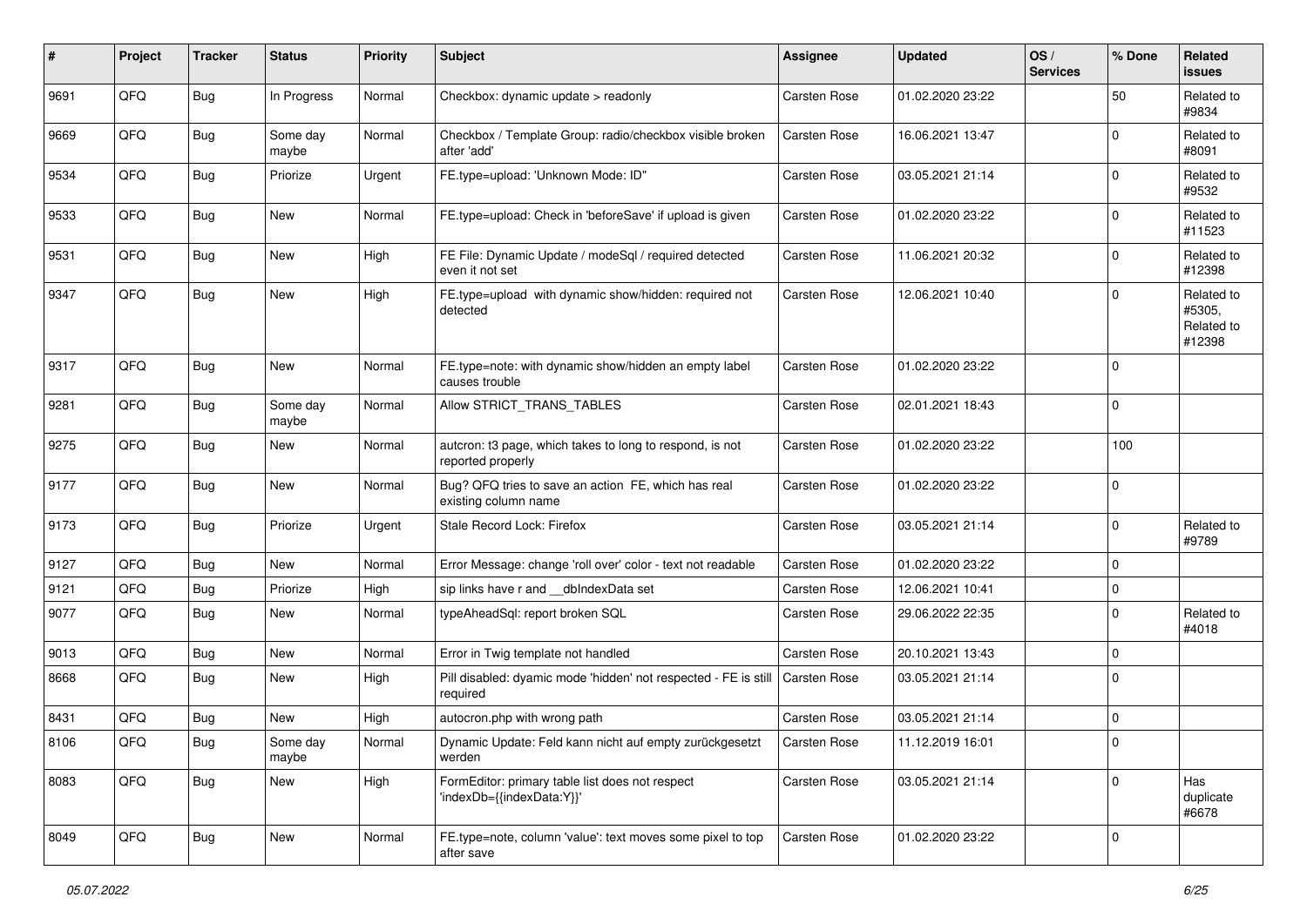| #    | Project | <b>Tracker</b> | <b>Status</b>     | <b>Priority</b> | <b>Subject</b>                                                                                                   | <b>Assignee</b>     | <b>Updated</b>   | OS/<br><b>Services</b> | % Done      | Related<br>issues    |
|------|---------|----------------|-------------------|-----------------|------------------------------------------------------------------------------------------------------------------|---------------------|------------------|------------------------|-------------|----------------------|
| 8037 | QFQ     | <b>Bug</b>     | Priorize          | Normal          | FE.type=upload (advanced mode): {{slaveId:V}} missing<br>during dynamic update                                   | Carsten Rose        | 01.02.2020 10:13 |                        | $\mathbf 0$ |                      |
| 7899 | QFQ     | Bug            | New               | High            | Fe.type=password / retype / required: always complain<br>about missing value                                     | Carsten Rose        | 03.05.2021 21:14 |                        | $\mathbf 0$ |                      |
| 7890 | QFQ     | <b>Bug</b>     | New               | Normal          | FormElement 'required': extraButtonInfo not aligned                                                              | Carsten Rose        | 11.06.2021 21:17 |                        | $\mathbf 0$ | Related to<br>#11517 |
| 7795 | QFQ     | <b>Bug</b>     | New               | Normal          | Readonly Form: Typeahead-Felder                                                                                  | Carsten Rose        | 01.02.2020 23:22 |                        | $\mathbf 0$ | Related to<br>#10640 |
| 7685 | QFQ     | <b>Bug</b>     | New               | Normal          | Open FormElement from QFQ error message and save<br>modified record: error about missing {{formId:F}}            | Carsten Rose        | 01.02.2020 23:22 |                        | $\mathbf 0$ |                      |
| 7656 | QFQ     | Bug            | Priorize          | Normal          | FE with required, 'pattern' and 'extraButtonLock': always<br>complain about missing value                        | Carsten Rose        | 01.02.2020 10:13 |                        | $\mathbf 0$ |                      |
| 7650 | QFQ     | Bug            | <b>New</b>        | High            | Optional do not show 'required' sign on FormElement                                                              | Carsten Rose        | 03.05.2021 21:14 |                        | $\mathbf 0$ |                      |
| 7616 | QFQ     | <b>Bug</b>     | Priorize          | Normal          | Selectlist with Enum & Dynamic Update                                                                            | Carsten Rose        | 01.02.2020 10:13 |                        | $\mathbf 0$ |                      |
| 7574 | QFQ     | <b>Bug</b>     | New               | Normal          | Substitute error: form element not reported / dont parse<br>Form.note                                            | Carsten Rose        | 01.02.2020 23:21 |                        | $\mathbf 0$ |                      |
| 7547 | QFQ     | <b>Bug</b>     | New               | Normal          | Error Message in afterSave: wrong parameter column<br>reported                                                   | Carsten Rose        | 01.02.2020 23:22 |                        | $\mathbf 0$ |                      |
| 7524 | QFQ     | <b>Bug</b>     | New               | Normal          | QFQ throws a 'General Error' if 'fileadmin/protected/log/' is<br>not writeable                                   | Carsten Rose        | 01.02.2020 23:22 |                        | $\mathbf 0$ |                      |
| 7513 | QFQ     | Bug            | New               | Normal          | Radios not correct aligned                                                                                       | Carsten Rose        | 01.02.2020 23:22 |                        | $\mathbf 0$ |                      |
| 7512 | QFQ     | <b>Bug</b>     | New               | Normal          | FE: inputType=number >> 'pattern' is not respected                                                               | Carsten Rose        | 01.02.2020 23:22 |                        | $\mathbf 0$ |                      |
| 7456 | QFQ     | <b>Bug</b>     | Some day<br>maybe | Low             | Todos in Code: solve or make ticket                                                                              | Carsten Rose        | 16.09.2021 15:10 |                        | $\mathbf 0$ |                      |
| 7261 | QFQ     | <b>Bug</b>     | New               | Normal          | Report pathFilename for user without path, only the filename                                                     | <b>Carsten Rose</b> | 01.02.2020 23:21 |                        | $\mathbf 0$ |                      |
| 7219 | QFQ     | <b>Bug</b>     | New               | Normal          | typeSheadSql / typeAheadSqlPrefetch: change to curly<br>braces                                                   | Carsten Rose        | 01.02.2020 23:21 |                        | $\mathbf 0$ |                      |
| 7014 | QFQ     | Bug            | New               | Normal          | Sending invalid emails succeeds when<br>debug.redirectAllMailTo is set                                           | Carsten Rose        | 01.02.2020 23:21 |                        | $\mathbf 0$ |                      |
| 7002 | QFQ     | <b>Bug</b>     | New               | Normal          | Dynamic Update: row does not disappear / appear                                                                  | Carsten Rose        | 01.02.2020 23:22 |                        | $\mathbf 0$ |                      |
| 6912 | QFQ     | <b>Bug</b>     | New               | Normal          | error Message Var 'deadline' already set in SIP - in Form<br>with FE.value={{deadline:R:::{{deadlinePeriod:Y}}}} | Carsten Rose        | 01.02.2020 23:21 |                        | $\mathbf 0$ |                      |
| 6677 | QFQ     | <b>Bug</b>     | New               | Normal          | Error message FE Action Element: no/wrong FE reference<br>who cause the problem.                                 | Carsten Rose        | 01.02.2020 23:21 |                        | $\mathbf 0$ |                      |
| 6574 | QFQ     | <b>Bug</b>     | Priorize          | Normal          | gfg.log: Fehlermeldung wurde angezeigt, aber nicht geloggt                                                       | Carsten Rose        | 01.02.2020 10:13 |                        | $\mathbf 0$ |                      |
| 6483 | QFQ     | <b>Bug</b>     | New               | Normal          | R Store funktioniert nicht bei 'Report Notation' im FE                                                           | Carsten Rose        | 01.02.2020 23:21 |                        | $\mathbf 0$ |                      |
| 6462 | QFQ     | <b>Bug</b>     | New               | Normal          | File Upload: Nutzlose Fehlermeldung wenn Datei zu gross                                                          | Carsten Rose        | 01.02.2020 23:21 |                        | $\mathbf 0$ | Related to<br>#6139  |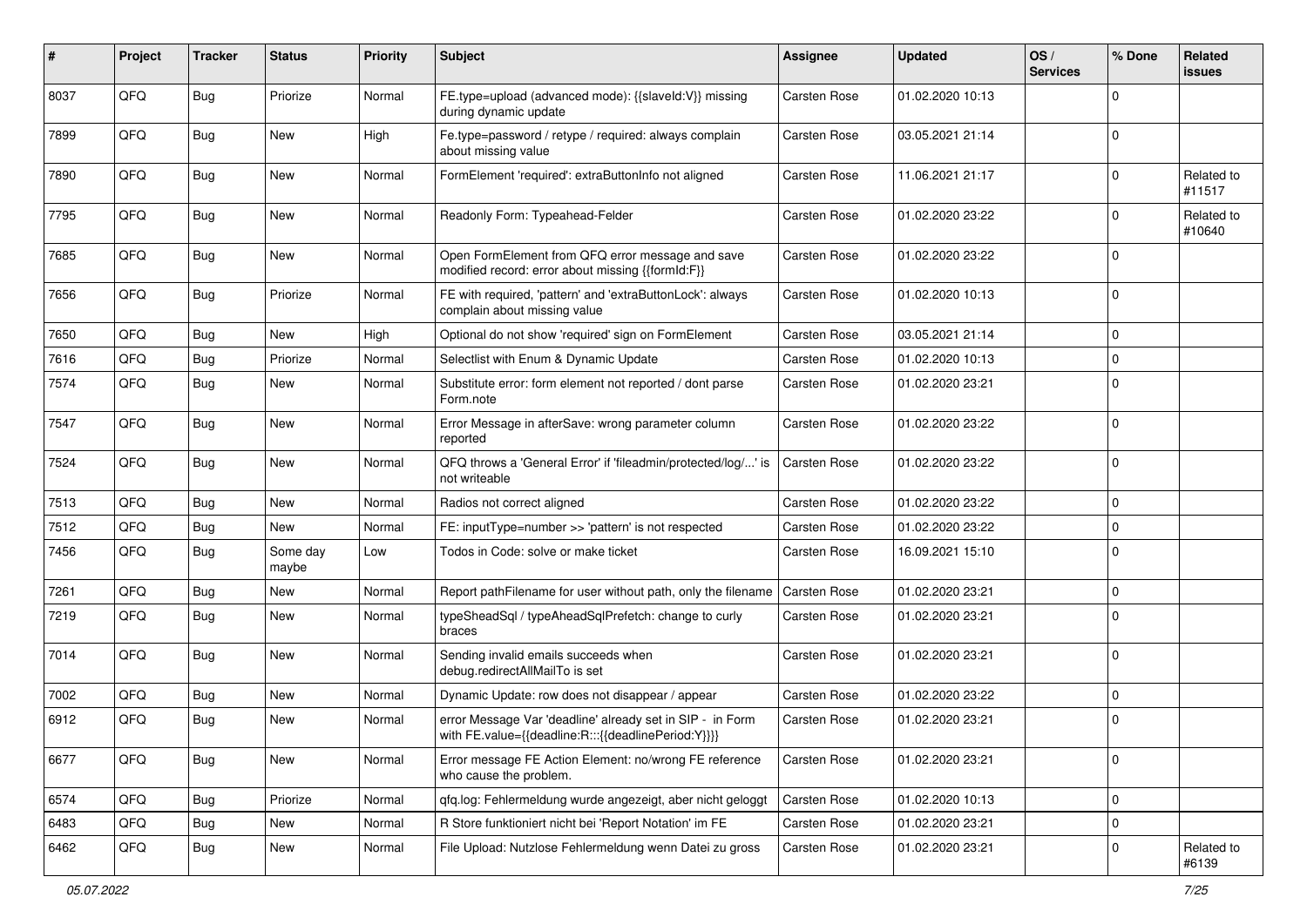| #    | Project | <b>Tracker</b> | <b>Status</b>     | <b>Priority</b> | <b>Subject</b>                                                                                                       | Assignee     | <b>Updated</b>   | OS/<br><b>Services</b> | % Done      | Related<br><b>issues</b>                       |
|------|---------|----------------|-------------------|-----------------|----------------------------------------------------------------------------------------------------------------------|--------------|------------------|------------------------|-------------|------------------------------------------------|
| 6116 | QFQ     | <b>Bug</b>     | Priorize          | High            | value of checkbox not saved                                                                                          | Carsten Rose | 07.12.2021 17:19 |                        | $\mathbf 0$ |                                                |
| 5991 | QFQ     | <b>Bug</b>     | Some day<br>maybe | Normal          | URLs with ' ' or long parameter are problematic                                                                      | Carsten Rose | 01.02.2020 23:19 |                        | $\Omega$    |                                                |
| 5768 | QFQ     | Bug            | Some day<br>maybe | Normal          | '{{pageLanguage:T}}' missing if QFQ is called via api                                                                | Carsten Rose | 01.02.2020 23:19 |                        | $\pmb{0}$   |                                                |
| 5706 | QFQ     | <b>Bug</b>     | Some day<br>maybe | Normal          | upload: fileDestination needs to be sanatized                                                                        | Carsten Rose | 01.02.2020 23:19 |                        | $\mathbf 0$ |                                                |
| 5576 | QFQ     | Bug            | New               | Normal          | Using MySQL 'DROP' requires privilege - wich is not really<br>necessary.                                             | Carsten Rose | 01.02.2020 23:21 |                        | $\pmb{0}$   |                                                |
| 5559 | QFQ     | Bug            | New               | Normal          | FE.type = Upload: 'accept' might contain variables                                                                   | Carsten Rose | 11.05.2020 21:23 |                        | $\mathbf 0$ |                                                |
| 5557 | QFQ     | Bug            | Some day<br>maybe | Normal          | Form load: STORE_RECORD filled, but should be empty                                                                  | Carsten Rose | 01.02.2020 23:19 |                        | $\pmb{0}$   |                                                |
| 5459 | QFQ     | <b>Bug</b>     | New               | High            | Multi DB: spread system tables between 'QFQ' and<br>'Data'-DB                                                        | Carsten Rose | 03.05.2021 21:14 |                        | $\pmb{0}$   | Related to<br>#4720                            |
| 5305 | QFQ     | Bug            | <b>New</b>        | Normal          | Upload FormElement: nicht disabled by readonly Form                                                                  | Carsten Rose | 16.06.2021 13:43 |                        | $\mathbf 0$ | Related to<br>#9347,<br>Related to<br>#9834    |
| 5221 | QFQ     | Bug            | New               | High            | Download Dialog: Bleibt stehen in FF wenn Datei<br>automatisch gespeichert wird.                                     | Carsten Rose | 03.05.2021 21:14 |                        | $\mathbf 0$ |                                                |
| 5021 | QFQ     | Bug            | Some day<br>maybe | Normal          | FE.typ=extra - during save displays error 'datum2' already<br>filled in STORE_SIP - the value is stored nevertheless | Carsten Rose | 01.02.2020 23:19 |                        | $\mathbf 0$ | Related to<br>#3875                            |
| 4771 | QFQ     | Bug            | Some day<br>maybe | Normal          | gfg: select-down-values empty after save (edit-form for<br>program administrators)                                   | Carsten Rose | 01.02.2020 23:20 |                        | $\mathbf 0$ | Related to<br>#4549, Has<br>duplicate<br>#4282 |
| 4756 | QFQ     | Bug            | <b>New</b>        | Normal          | Form dirty even nothing changes                                                                                      | Carsten Rose | 11.12.2019 16:16 |                        | $\mathbf 0$ |                                                |
| 4659 | QFQ     | <b>Bug</b>     | Some day<br>maybe | Normal          | <b>infoButtonExtra</b>                                                                                               | Carsten Rose | 01.02.2020 23:20 |                        | $\mathbf 0$ |                                                |
| 4651 | QFQ     | <b>Bug</b>     | Some day<br>maybe | Normal          | "Loading document" Modal wird angezeigt bei uzhcd type=2<br>Ansicht                                                  | Carsten Rose | 01.02.2020 23:20 |                        | $\mathbf 0$ |                                                |
| 4583 | QFQ     | Bug            | Some day<br>maybe | Normal          | Dynamic Update bei TypeAhead Feldern                                                                                 | Carsten Rose | 01.02.2020 23:19 |                        | $\mathbf 0$ |                                                |
| 4549 | QFQ     | Bug            | Some day<br>maybe | Normal          | TemplateGroups: FE.type SELECT loose selected value<br>after save                                                    | Carsten Rose | 01.02.2020 23:20 |                        | $\mathbf 0$ | Related to<br>#4548,<br>Related to<br>#4771    |
| 4528 | QFQ     | <b>Bug</b>     | Some day<br>maybe | Normal          | extraButtonLock mit SQLAhead Bug                                                                                     | Carsten Rose | 01.02.2020 23:19 |                        | $\mathbf 0$ |                                                |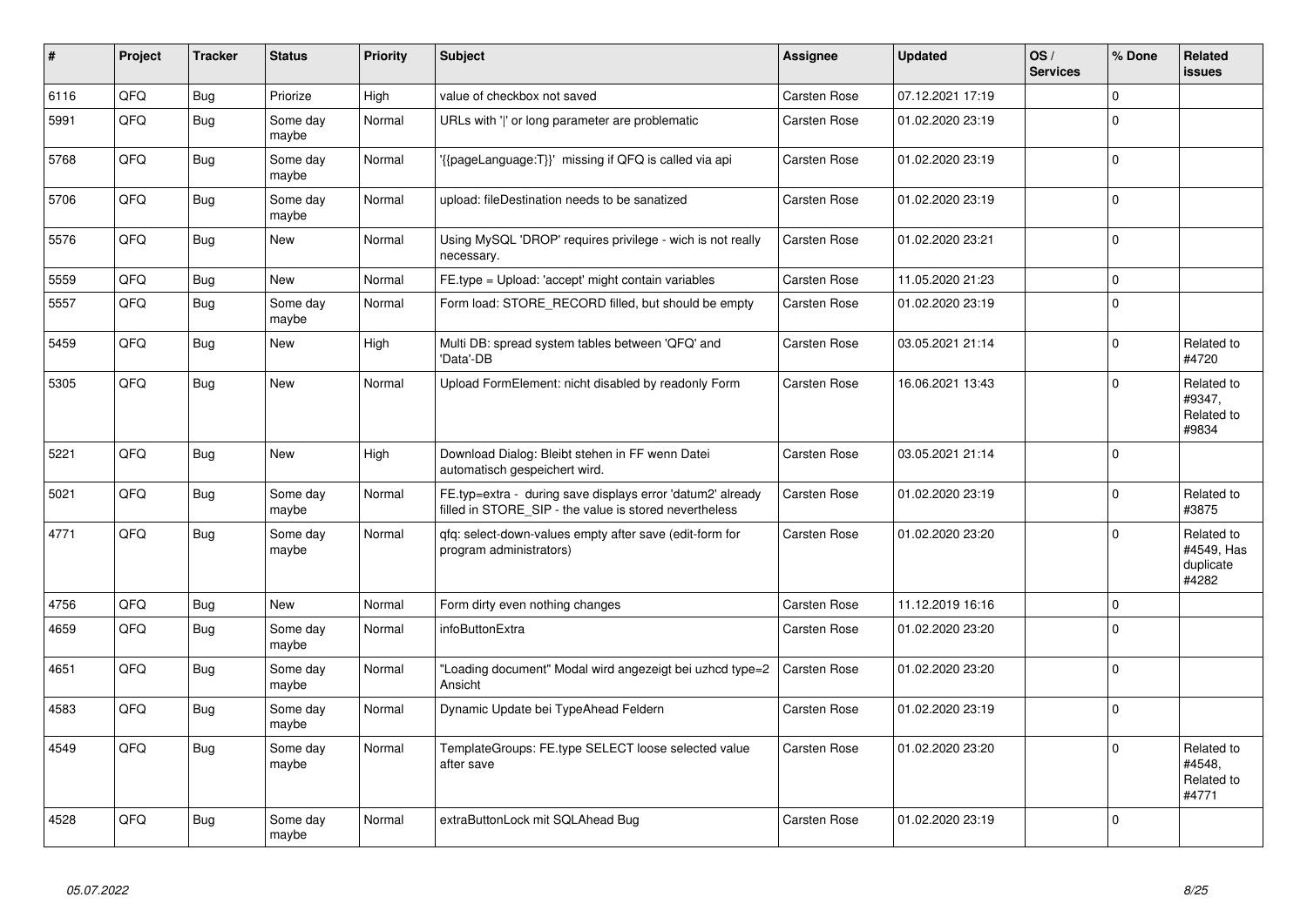| #     | Project | <b>Tracker</b> | <b>Status</b>     | <b>Priority</b> | <b>Subject</b>                                                                                                                | Assignee     | <b>Updated</b>   | OS/<br><b>Services</b> | % Done              | Related<br><b>issues</b> |
|-------|---------|----------------|-------------------|-----------------|-------------------------------------------------------------------------------------------------------------------------------|--------------|------------------|------------------------|---------------------|--------------------------|
| 4328  | QFQ     | <b>Bug</b>     | Some day<br>maybe | Normal          | Error Message: Show FE name/number on problems in FE                                                                          | Carsten Rose | 01.02.2020 23:20 |                        | $\Omega$            |                          |
| 4293  | QFQ     | <b>Bug</b>     | Some day<br>maybe | Normal          | Download broken if token 'd:' is missing - but no error<br>message                                                            | Carsten Rose | 11.12.2019 16:03 |                        | $\mathbf 0$         | Related to<br>#7514      |
| 4279  | QFQ     | <b>Bug</b>     | Some day<br>maybe | High            | config.linkVars lost                                                                                                          | Carsten Rose | 03.05.2021 21:14 |                        | $\mathbf 0$         |                          |
| 4092  | QFQ     | <b>Bug</b>     | Some day<br>maybe | Normal          | 1) Logging verbessern wann welches FE warum<br>ausgefuehrt wird, 2) Documentation: Best Practice Template<br>Group            | Carsten Rose | 01.02.2020 23:19 |                        | $\mathbf 0$         | Related to<br>#3504      |
| 4008  | QFQ     | <b>Bug</b>     | Some day<br>maybe | Normal          | FormElemen.type=sendmail: wrong 'TO' if 'real<br>name <rea@mail.to>' is used</rea@mail.to>                                    | Carsten Rose | 11.12.2019 16:03 |                        | $\mathbf 0$         |                          |
| 3895  | QFQ     | <b>Bug</b>     | Some day<br>maybe | Normal          | typeahead pedantic: on lehrkredit Idap webpass - if only one<br>person is in dropdown, such person can't be selected          | Carsten Rose | 11.12.2019 16:03 |                        | $\mathbf 0$         |                          |
| 3882  | QFQ     | <b>Bug</b>     | Some day<br>maybe | Normal          | templateGroup: disable 'add' if limit is reached - funktioniert<br>nicht wenn bereits records existierten                     | Carsten Rose | 11.12.2019 16:03 |                        | $\mathbf 0$         |                          |
| 3811  | QFQ     | <b>Bug</b>     | Some day<br>maybe | Normal          | Dynamic Update: extraButtonInfo - Text aktualisieren                                                                          | Carsten Rose | 11.12.2019 16:03 |                        | $\mathbf 0$         | Related to<br>#11517     |
| 3782  | QFQ     | <b>Bug</b>     | Priorize          | Normal          | Bei fehlerhafter Eingabe (z.B. Datum) sollte das erwartete<br>Format angezeigt werden                                         | Carsten Rose | 01.02.2020 10:13 |                        | $\mathbf 0$         |                          |
| 3750  | QFQ     | <b>Bug</b>     | Some day<br>maybe | Normal          | FE in a row: if one violates check, all are red                                                                               | Carsten Rose | 11.12.2019 16:03 |                        | $\mathbf 0$         |                          |
| 3682  | QFQ     | <b>Bug</b>     | Some day<br>maybe | Normal          | Dynamic update: Radio buttons                                                                                                 | Carsten Rose | 11.12.2019 16:02 |                        | $\mathbf 0$         |                          |
| 3588  | QFQ     | <b>Bug</b>     | Some day<br>maybe | Normal          | templateGroup: versteckte Elemente werden weiterhin<br>gespeichert.                                                           | Carsten Rose | 11.12.2019 16:02 |                        | $\mathbf 0$         |                          |
| 3570  | QFQ     | Bug            | Some day<br>maybe | High            | Formular mit prmitnew permitEdit=Always wird nicht<br>aufgerufen (ist leer)                                                   | Carsten Rose | 03.05.2021 21:14 |                        | $\mathbf 0$         |                          |
| 3547  | QFQ     | <b>Bug</b>     | New               | Normal          | FE of type 'note' causes writing of empty fields.                                                                             | Carsten Rose | 01.02.2020 23:21 |                        | $\mathbf 0$         |                          |
| 3349  | QFQ     | <b>Bug</b>     | Some day<br>maybe | Normal          | config.qfq.ini: a) vertraegt keine '=' im Value (z.B. Passwort),<br>b) Values sollten in ticks einschliessbar sein (spaces, ) | Carsten Rose | 11.12.2019 16:02 |                        | $\mathbf 0$         |                          |
| 3130  | QFQ     | <b>Bug</b>     | Some day<br>maybe | Normal          | Debug Info's nicht korrekt nach 'New > Save'.                                                                                 | Carsten Rose | 11.12.2019 16:03 |                        | $\mathbf 0$         | Related to<br>#3253      |
| 3109  | QFQ     | Bug            | Some day<br>maybe | High            | RealUrl: Links werden nicht korrekt gerendert                                                                                 | Carsten Rose | 03.05.2021 21:14 |                        | $\Omega$            |                          |
| 3061  | QFQ     | <b>Bug</b>     | Some day<br>maybe | High            | winstitute: mysql connection durcheinander - nmhp17<br>(ag7)/QFQ arbeitet mit DB/Tabellen von biostat.                        | Carsten Rose | 03.05.2021 21:14 |                        | $\mathbf 0$         |                          |
| 2643  | QFQ     | <b>Bug</b>     | Some day<br>maybe | Normal          | Zend / PHP Webinars anschauen                                                                                                 | Carsten Rose | 01.02.2020 15:56 |                        | $\mathbf 0$         |                          |
| 14371 | QFQ     | Feature        | Priorize          | Normal          | LDAP via REPORT                                                                                                               | Carsten Rose | 19.06.2022 16:37 |                        | $\mathsf{O}\xspace$ |                          |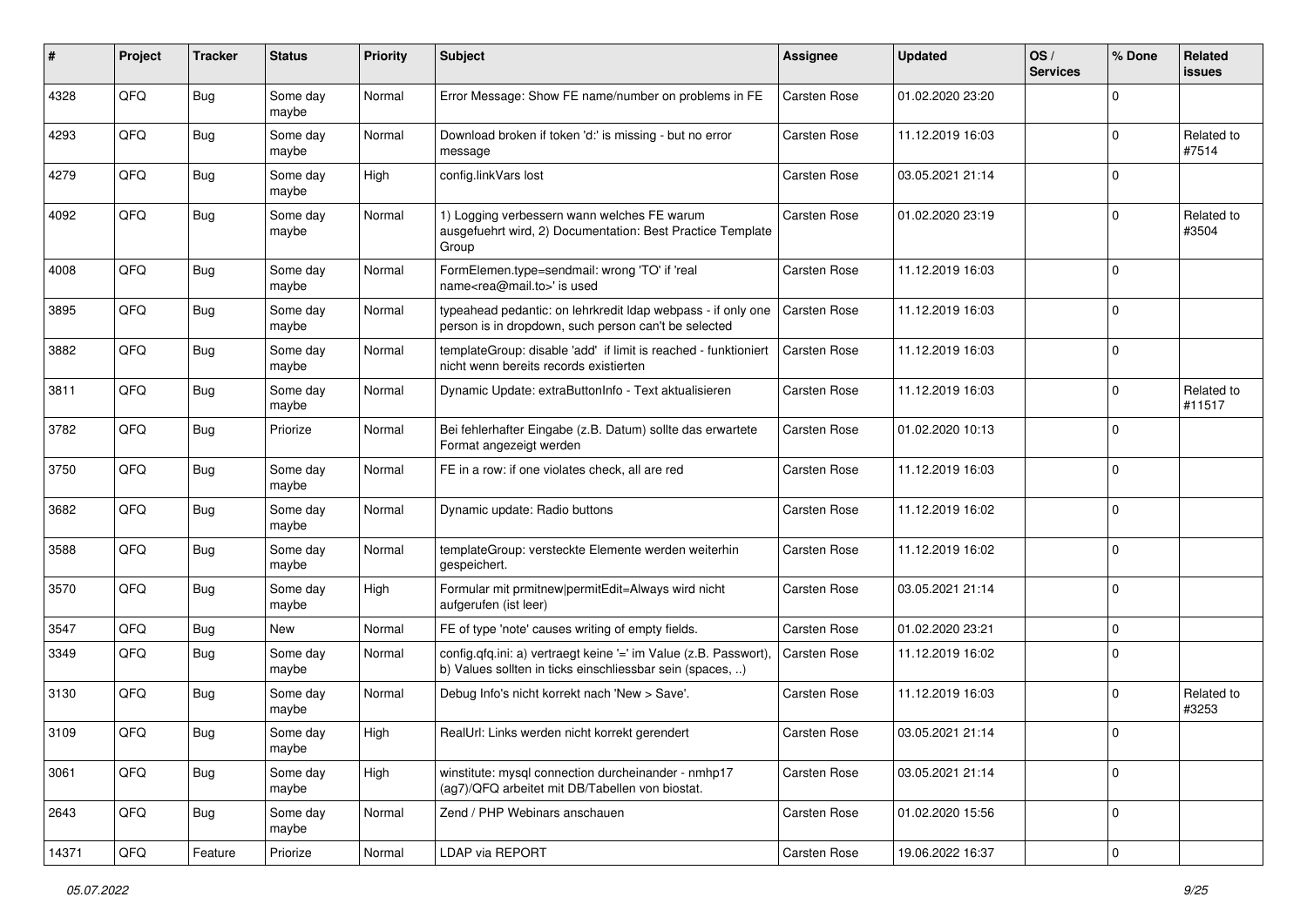| #     | Project | <b>Tracker</b> | <b>Status</b>              | <b>Priority</b> | <b>Subject</b>                                                                                                                                       | <b>Assignee</b> | <b>Updated</b>   | OS/<br><b>Services</b> | % Done      | Related<br>issues                                                      |
|-------|---------|----------------|----------------------------|-----------------|------------------------------------------------------------------------------------------------------------------------------------------------------|-----------------|------------------|------------------------|-------------|------------------------------------------------------------------------|
| 14290 | QFQ     | Feature        | Priorize                   | Normal          | FormEditor: Show Table Definition                                                                                                                    | Carsten Rose    | 19.06.2022 16:37 |                        | $\mathbf 0$ |                                                                        |
| 14187 | QFQ     | Feature        | New                        | High            | qfq.log: show current URL                                                                                                                            | Carsten Rose    | 28.05.2022 11:02 |                        | $\pmb{0}$   | Related to<br>#13933,<br>Related to<br>#12532,<br>Related to<br>#11893 |
| 14090 | QFQ     | Feature        | New                        | Normal          | Nützliche _script funktionen                                                                                                                         | Carsten Rose    | 28.05.2022 11:03 |                        | $\mathbf 0$ |                                                                        |
| 13843 | QFQ     | Feature        | New                        | Normal          | Create JWT via QFQ                                                                                                                                   | Carsten Rose    | 19.03.2022 17:42 |                        | $\mathbf 0$ |                                                                        |
| 13841 | QFQ     | Feature        | New                        | Normal          | Create PDF via iText - evaluate                                                                                                                      | Carsten Rose    | 19.03.2022 17:42 |                        | 0           |                                                                        |
| 13700 | QFQ     | Feature        | New                        | Normal          | Redesign qfq.io Seite                                                                                                                                | Carsten Rose    | 19.03.2022 17:43 |                        | $\mathbf 0$ |                                                                        |
| 13566 | QFQ     | Feature        | Ready to sync<br>(develop) | Normal          | Delete config-example.qfq.php file                                                                                                                   | Carsten Rose    | 23.12.2021 09:25 |                        | $\mathbf 0$ |                                                                        |
| 13467 | QFQ     | Feature        | New                        | Normal          | ChangeLog Generator                                                                                                                                  | Carsten Rose    | 19.03.2022 17:46 |                        | $\mathbf 0$ | Related to<br>#11460                                                   |
| 13354 | QFQ     | Feature        | New                        | Normal          | Using Websocket in QFQ                                                                                                                               | Carsten Rose    | 05.07.2022 16:26 |                        | 0           | Related to<br>#11076                                                   |
| 13330 | QFQ     | Feature        | In Progress                | Normal          | Multi Form: Upload                                                                                                                                   | Carsten Rose    | 07.11.2021 12:40 |                        | 50          | Related to<br>#9706                                                    |
| 12679 | QFQ     | Feature        | New                        | Normal          | tablesorter: custom column width                                                                                                                     | Carsten Rose    | 16.06.2021 11:10 |                        | $\mathbf 0$ |                                                                        |
| 12664 | QFQ     | Feature        | New                        | Normal          | TinyMCE: report/remove malicous HTML/JS Code                                                                                                         | Carsten Rose    | 19.03.2022 17:47 |                        | 0           | Related to<br>#14320                                                   |
| 12632 | QFQ     | Feature        | New                        | Normal          | TinyMCE: Prepare CSS classes for images                                                                                                              | Carsten Rose    | 04.06.2021 14:35 |                        | 100         | Blocked by<br>#12186                                                   |
| 12611 | QFQ     | Feature        | Some day<br>maybe          | Normal          | Refactoring: Bootstrap with Lazy Loading                                                                                                             | Carsten Rose    | 08.06.2022 10:37 |                        | $\mathbf 0$ | Related to<br>#12490,<br>Related to<br>#10013,<br>Related to<br>#7732  |
| 12603 | QFQ     | Feature        | New                        | Normal          | Dropdown (Select), Radio, checkbox:<br>itemListAlways={{!SELECT key, value}}                                                                         | Carsten Rose    | 19.03.2022 17:47 |                        | $\mathbf 0$ |                                                                        |
| 12584 | QFQ     | Feature        | Feedback                   | Normal          | T3 v10 migration script: replace alias-patterns (v11)                                                                                                | Carsten Rose    | 28.05.2022 11:12 |                        | 100         |                                                                        |
| 12544 | QFQ     | Feature        | New                        | High            | a) ' AS _link' new also as ' AS _format', b) sortierung via   Carsten Rose<br>'display: none;', c) '_format' benoeitgt nicht zwingend<br>u/U/p/m/z/d |                 | 14.12.2021 16:03 |                        | 0           |                                                                        |
| 12532 | QFQ     | Feature        | New                        | High            | SIP-Parameter bei Seitenaufruf in Browser-Console<br>anzeigen                                                                                        | Carsten Rose    | 07.12.2021 17:19 |                        | $\Omega$    | Related to<br>#11893,<br>Related to<br>#14187                          |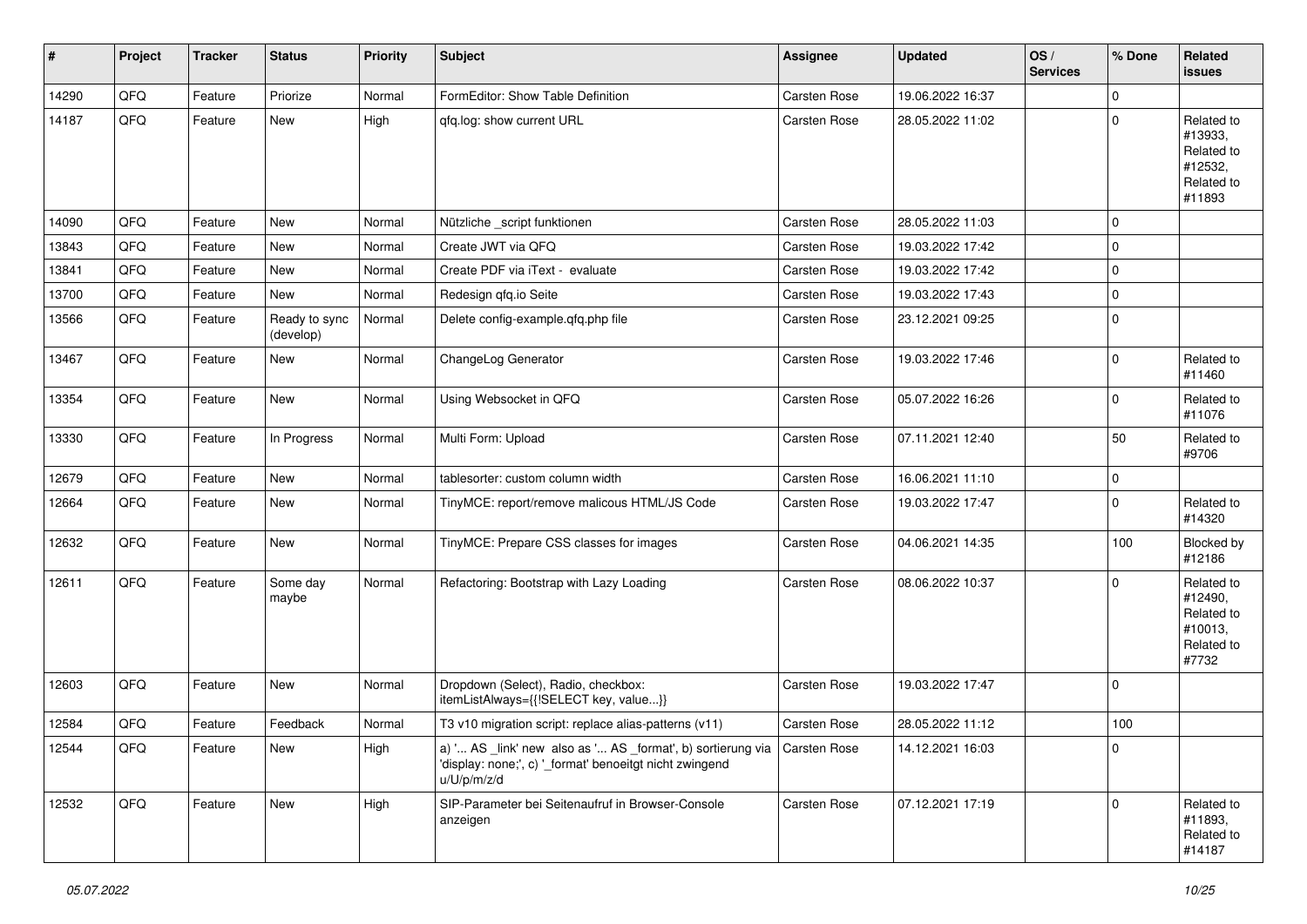| #     | Project | <b>Tracker</b> | <b>Status</b>     | <b>Priority</b> | <b>Subject</b>                                                                                                      | <b>Assignee</b>     | Updated          | OS/<br><b>Services</b> | % Done      | Related<br><b>issues</b>                                               |
|-------|---------|----------------|-------------------|-----------------|---------------------------------------------------------------------------------------------------------------------|---------------------|------------------|------------------------|-------------|------------------------------------------------------------------------|
| 12504 | QFQ     | Feature        | Priorize          | Normal          | sql.log: report fe.id                                                                                               | Carsten Rose        | 05.05.2021 22:09 |                        | $\Omega$    |                                                                        |
| 12503 | QFQ     | Feature        | Priorize          | Normal          | Detect dangerous UPDATE statement with missing WHERE                                                                | <b>Carsten Rose</b> | 05.05.2021 22:09 |                        | $\Omega$    |                                                                        |
| 12480 | QFQ     | Feature        | New               | Normal          | If QFQ upgrade is running, block further request                                                                    | Carsten Rose        | 03.05.2021 20:45 |                        | $\Omega$    |                                                                        |
| 12477 | QFQ     | Feature        | <b>New</b>        | Normal          | Support for refactoring: Form, FormElement, diverse<br>Tabellen/Spalten, tt-content Records                         | Carsten Rose        | 03.05.2021 20:45 |                        | $\Omega$    |                                                                        |
| 12474 | QFQ     | Feature        | New               | Normal          | Check BaseConfigURL if it is given and the the last char is '/'                                                     | Carsten Rose        | 03.05.2021 20:45 |                        | $\Omega$    |                                                                        |
| 12465 | QFQ     | Feature        | New               | Normal          | QFQ Function: use in FE to fill StoreRecord                                                                         | Carsten Rose        | 05.05.2021 21:58 |                        | 0           |                                                                        |
| 12452 | QFQ     | Feature        | Priorize          | Normal          | BaseURL: alsways with '/' at the end                                                                                | Carsten Rose        | 19.06.2022 13:45 |                        | $\Omega$    | Related to<br>#10782                                                   |
| 12440 | QFQ     | Feature        | In Progress       | Normal          | Typo3 V10 upgrade (durchfuehren und testen)                                                                         | Carsten Rose        | 21.03.2022 09:53 |                        | 50          | Related to<br>#12357,<br>Related to<br>#12067,<br>Related to<br>#10661 |
| 12439 | QFQ     | Feature        | In Progress       | Normal          | TinyMCE Paste from Word & Character Count/Limit                                                                     | Carsten Rose        | 05.05.2021 22:15 |                        | 0           |                                                                        |
| 12413 | QFQ     | Feature        | New               | Normal          | STORE_TYPO3: enhance for {{be_users.email:T}},<br>{{fe_users.email:T}}                                              | Carsten Rose        | 03.05.2021 20:45 |                        | $\Omega$    | Related to<br>#12412,<br>Related to<br>#10012                          |
| 12412 | QFQ     | Feature        | <b>New</b>        | Normal          | Action/Escape qualifier 'e' (empty), '0': if given, an empty<br>string (or '0') will be treated as 'not found'      | Carsten Rose        | 08.05.2021 09:40 |                        | $\Omega$    | Related to<br>#12413,<br>Related to<br>#10012                          |
| 12400 | QFQ     | Feature        | New               | Normal          | Tutorial ist in QFQ Doku, Wird in der Suche gefunden, es<br>gibt aber kein Menupunkt - Inhalt ueberpruefen          | Carsten Rose        | 03.05.2021 20:45 |                        | $\Omega$    |                                                                        |
| 12337 | QFQ     | Feature        | Some day<br>maybe | Normal          | Database.php: better caching                                                                                        | Carsten Rose        | 16.09.2021 15:10 |                        | $\Omega$    |                                                                        |
| 12330 | QFQ     | Feature        | <b>New</b>        | Normal          | Copy to input field / text area / TinyMCE                                                                           | Carsten Rose        | 07.04.2021 09:01 |                        | $\Omega$    |                                                                        |
| 12315 | QFQ     | Feature        | Some day<br>maybe | Normal          | Form History (Diffs) / Backups                                                                                      | Carsten Rose        | 16.09.2021 15:10 |                        | $\Omega$    |                                                                        |
| 12269 | QFQ     | Feature        | <b>New</b>        | Normal          | 2FA - Login                                                                                                         | <b>Carsten Rose</b> | 03.05.2021 20:45 |                        | $\Omega$    |                                                                        |
| 12186 | QFQ     | Feature        | New               | High            | TinyMCE Config für Objekte                                                                                          | <b>Carsten Rose</b> | 07.12.2021 17:19 |                        | $\mathbf 0$ | <b>Blocks</b><br>#12632                                                |
| 12163 | QFQ     | Feature        | New               | Normal          | Checkbox: table wrap                                                                                                | Carsten Rose        | 03.05.2021 20:51 |                        | $\pmb{0}$   |                                                                        |
| 12162 | QFQ     | Feature        | New               | Normal          | FE.type=sendmail: personalized mailing (several mails) via<br>template                                              | Carsten Rose        | 03.05.2021 20:45 |                        | $\Omega$    |                                                                        |
| 12146 | QFQ     | Feature        | New               | Normal          | Autocron Job: Anzeigen wann der naechste Job ausgefuehrt   Carsten Rose<br>wird, resp das er nicht ausgefuehrt wird |                     | 15.03.2021 15:23 |                        | 0           |                                                                        |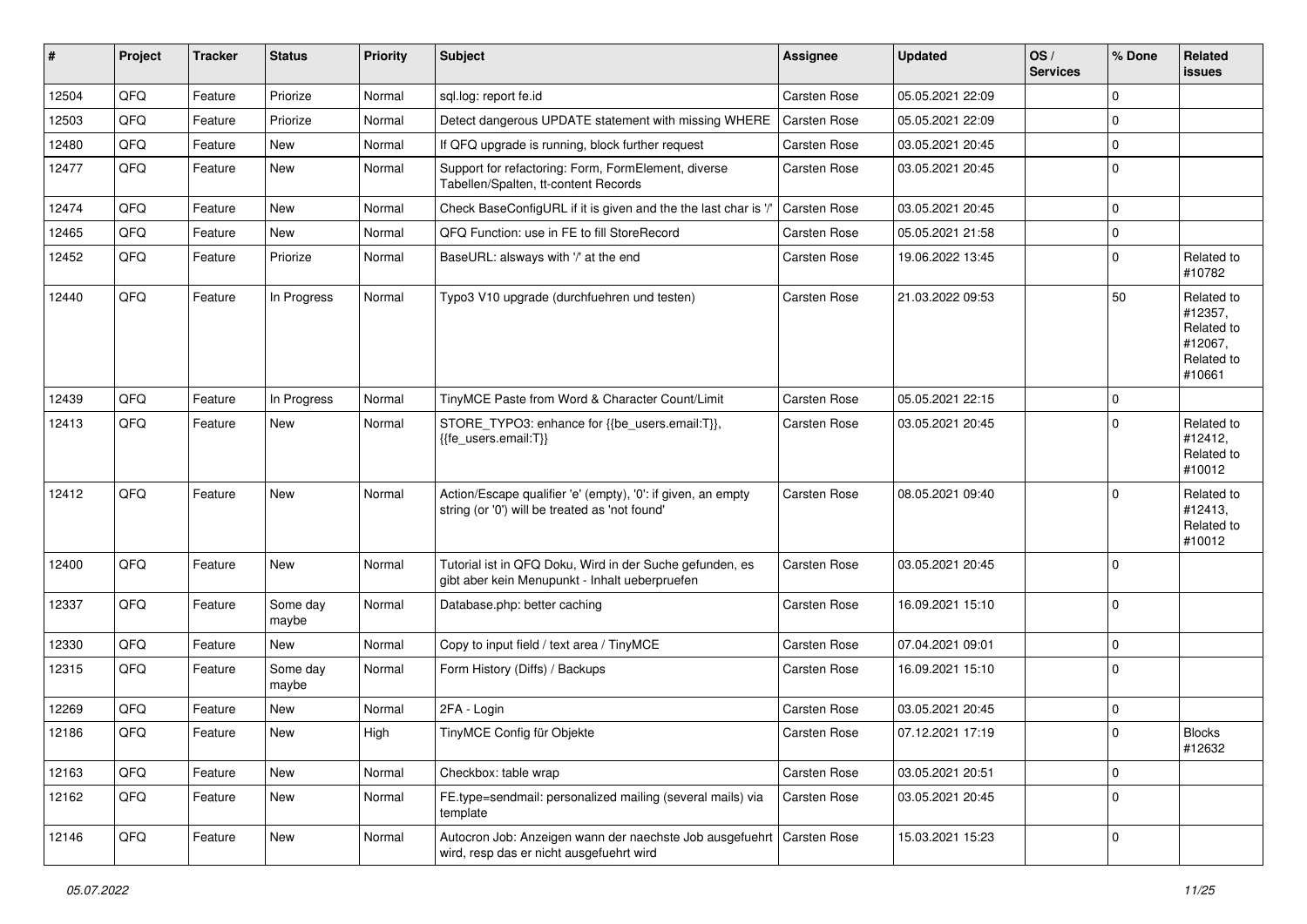| #     | Project | <b>Tracker</b> | <b>Status</b>     | <b>Priority</b> | <b>Subject</b>                                                                                       | <b>Assignee</b>                                        | <b>Updated</b>   | OS/<br><b>Services</b> | % Done      | Related<br><b>issues</b>                      |                      |
|-------|---------|----------------|-------------------|-----------------|------------------------------------------------------------------------------------------------------|--------------------------------------------------------|------------------|------------------------|-------------|-----------------------------------------------|----------------------|
| 12119 | QFQ     | Feature        | New               | Normal          | AS paged: error message missing if there ist no 'r' argument.                                        | Carsten Rose                                           | 03.05.2021 20:51 |                        | $\mathbf 0$ |                                               |                      |
| 12109 | QFQ     | Feature        | New               | Normal          | Donwload Link: Plain, SIP, Persistent Link, Peristent SIP -<br>new notation                          | Carsten Rose                                           | 03.05.2021 20:45 |                        | $\pmb{0}$   | Related to<br>#12085                          |                      |
| 12024 | QFQ     | Feature        | New               | Normal          | Excel Export: text columns by default decode<br>htmlspeciachar()                                     | Carsten Rose                                           | 17.02.2021 23:55 |                        | $\mathbf 0$ | Related to<br>#12022                          |                      |
| 12023 | QFQ     | Feature        | New               | Normal          | MySQL Stored Precdure: QDECODESPECIALCHAR()                                                          | Carsten Rose                                           | 16.02.2021 11:16 |                        | $\mathbf 0$ | Related to<br>#12022                          |                      |
| 11980 | QFQ     | Feature        | In Progress       | Normal          | protected verzeichnis MUSS geschützt werden                                                          | Carsten Rose                                           | 07.09.2021 13:30 |                        | $\mathbf 0$ |                                               |                      |
| 11955 | QFQ     | Feature        | New               | Normal          | subrecord: new title option to set <th> attributes - e.g. to<br/>customize tablesorter options.</th> | attributes - e.g. to<br>customize tablesorter options. | Carsten Rose     | 03.05.2021 20:47       |             | $\mathbf 0$                                   | Related to<br>#11775 |
| 11893 | QFQ     | Feature        | <b>New</b>        | High            | Broken SIP: a) only report one time, b) only report in main<br>column                                | Carsten Rose                                           | 12.05.2021 12:13 |                        | $\mathbf 0$ | Related to<br>#12532,<br>Related to<br>#14187 |                      |
| 11775 | QFQ     | Feature        | New               | Normal          | Subrecord Tooltip pro Feld                                                                           | Carsten Rose                                           | 18.12.2020 15:22 |                        | $\mathbf 0$ | Related to<br>#11955                          |                      |
| 11747 | QFQ     | Feature        | New               | Normal          | Maintenance Page with Redirect                                                                       | Carsten Rose                                           | 03.05.2021 20:47 |                        | $\mathbf 0$ | Related to<br>#11741                          |                      |
| 11702 | QFQ     | Feature        | New               | Normal          | HTML Special Char makes no sense for 'allbut' if '&' is<br>forbidden                                 | Carsten Rose                                           | 07.12.2021 16:35 |                        | $\mathbf 0$ | Related to<br>#5112,<br>Related to<br>#14320  |                      |
| 11523 | QFQ     | Feature        | New               | Normal          | Mit dynamic Update erkennen, ob Upload gemacht wurde                                                 | Carsten Rose                                           | 13.11.2020 15:07 |                        | $\mathbf 0$ | Related to<br>#9533                           |                      |
| 11516 | QFQ     | Feature        | New               | Normal          | Multi Page Form (Previous/Next Buttons)                                                              | Carsten Rose                                           | 16.03.2021 17:52 |                        | $\mathbf 0$ |                                               |                      |
| 11504 | QFQ     | Feature        | New               | Normal          | Dynamic Update: Button text update for 'Save',' Close' &<br>'Delete'                                 | Carsten Rose                                           | 12.11.2020 23:44 |                        | $\mathbf 0$ |                                               |                      |
| 11460 | QFQ     | Feature        | New               | Normal          | Easier creation of changelog: gitchangelog                                                           | Carsten Rose                                           | 12.06.2021 10:20 |                        | $\mathbf 0$ | Related to<br>#13467                          |                      |
| 11323 | QFQ     | Feature        | Some day<br>maybe | Normal          | Report Frontend Editor Modal + Codemirror                                                            | Carsten Rose                                           | 16.09.2021 15:10 |                        | $\mathbf 0$ | Related to<br>#11036                          |                      |
| 11322 | QFQ     | Feature        | Some day<br>maybe | Normal          | Form Element JSON - (multiline parameter field)                                                      | Carsten Rose                                           | 16.09.2021 15:10 |                        | 0           |                                               |                      |
| 11320 | QFG     | Feature        | Priorize          | Normal          | Typo3 Version 10 support                                                                             | Carsten Rose                                           | 05.05.2021 22:09 |                        | 0           |                                               |                      |
| 11217 | QFQ     | Feature        | Some day<br>maybe | Normal          | <b>Extend Script Functionality</b>                                                                   | Carsten Rose                                           | 16.09.2021 15:10 |                        | 0           |                                               |                      |
| 11080 | QFQ     | Feature        | New               | Normal          | Send MQTT messages                                                                                   | Carsten Rose                                           | 29.08.2020 19:49 |                        | 0           |                                               |                      |
| 11076 | QFQ     | Feature        | In Progress       | Normal          | SELECT  AS _websocket                                                                                | Carsten Rose                                           | 30.08.2020 17:49 |                        | 0           | Related to<br>#13354                          |                      |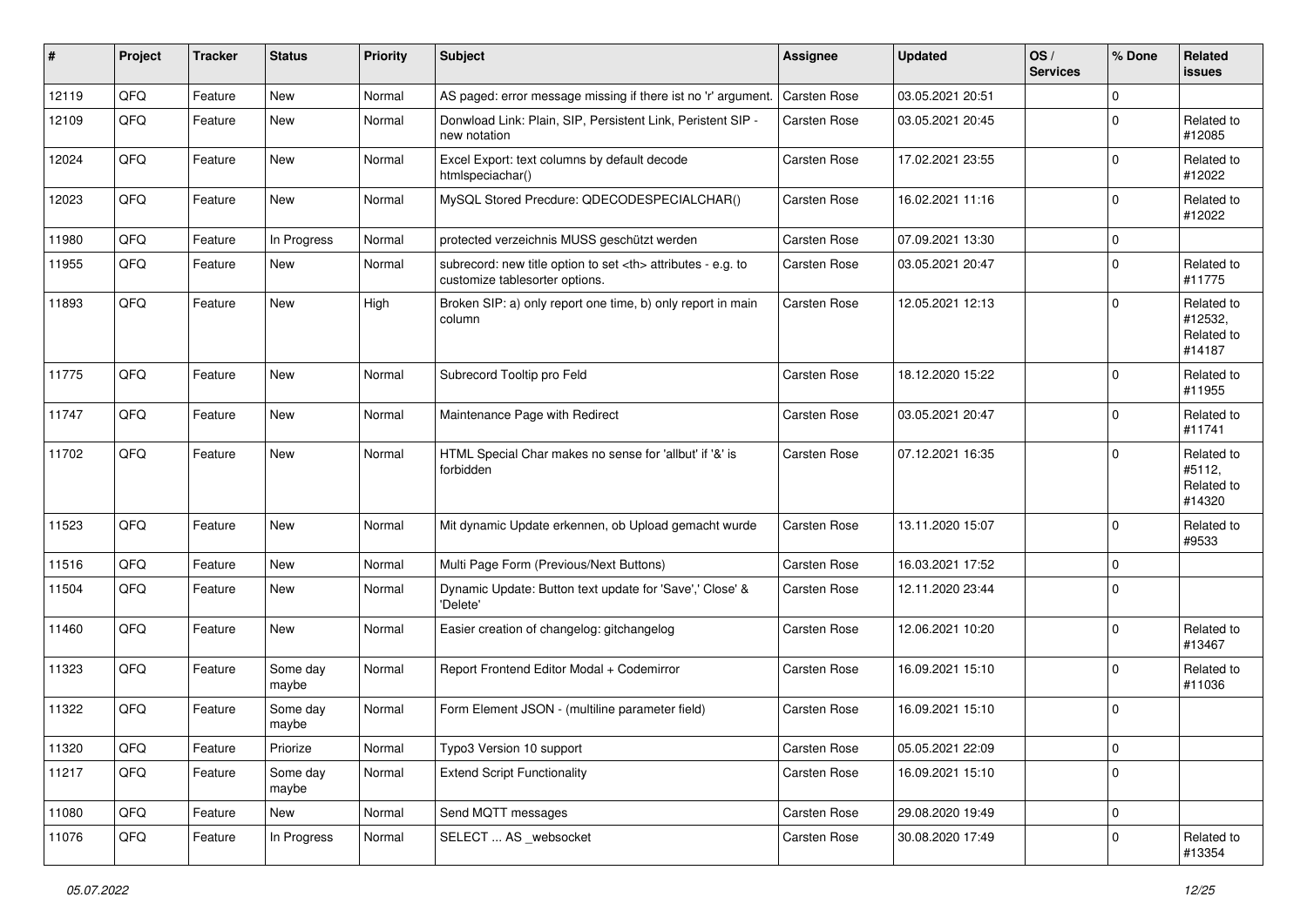| ∦     | Project | <b>Tracker</b> | <b>Status</b>     | <b>Priority</b> | Subject                                                                                  | <b>Assignee</b>     | Updated          | OS/<br><b>Services</b> | % Done      | Related<br><b>issues</b>                                              |
|-------|---------|----------------|-------------------|-----------------|------------------------------------------------------------------------------------------|---------------------|------------------|------------------------|-------------|-----------------------------------------------------------------------|
| 11036 | QFQ     | Feature        | Some day<br>maybe | Normal          | inline report editor permissions                                                         | Carsten Rose        | 16.09.2021 15:09 |                        | $\mathbf 0$ | Related to<br>#11323                                                  |
| 10996 | QFQ     | Feature        | New               | Normal          | Download video via sip: no seek                                                          | Carsten Rose        | 12.08.2020 14:18 |                        | $\Omega$    |                                                                       |
| 10979 | QFQ     | Feature        | <b>New</b>        | Normal          | Ajax Calls an API - dataReport                                                           | Carsten Rose        | 11.05.2022 12:15 |                        | $\Omega$    |                                                                       |
| 10976 | QFQ     | Feature        | New               | Normal          | Excel Export Verbesserungen                                                              | Carsten Rose        | 06.08.2020 10:56 |                        | $\mathbf 0$ |                                                                       |
| 10819 | QFQ     | Feature        | <b>New</b>        | Normal          | Persistent SIP - second try                                                              | Carsten Rose        | 29.06.2020 23:02 |                        | $\Omega$    | Related to<br>#6261                                                   |
| 10793 | QFQ     | Feature        | In Progress       | Normal          | <b>Update NPM Packages</b>                                                               | Carsten Rose        | 07.09.2021 13:25 |                        | 30          |                                                                       |
| 10745 | QFQ     | Feature        | Some day<br>maybe | Normal          | Tablesorter Excel Export                                                                 | Carsten Rose        | 16.09.2021 15:09 |                        | $\Omega$    |                                                                       |
| 10716 | QFQ     | Feature        | Some day<br>maybe | Normal          | Business Logic mit Externen Skripten                                                     | Carsten Rose        | 16.09.2021 15:10 |                        | $\Omega$    | Related to<br>#10713,<br>Related to<br>#8217                          |
| 10714 | QFQ     | Feature        | <b>New</b>        | Normal          | multi Table Form                                                                         | Carsten Rose        | 16.03.2021 18:44 |                        | $\mathbf 0$ |                                                                       |
| 10593 | QFQ     | Feature        | <b>New</b>        | Normal          | label2: text behind input element                                                        | Carsten Rose        | 16.05.2020 10:57 |                        | $\Omega$    |                                                                       |
| 10443 | QFQ     | Feature        | In Progress       | Normal          | Konzept_api / _live                                                                      | Carsten Rose        | 07.05.2020 09:39 |                        | $\pmb{0}$   |                                                                       |
| 10119 | QFQ     | Feature        | New               | Normal          | Dropdown (selectlist) & TypeAhead: format and catagorize<br>list                         | <b>Carsten Rose</b> | 07.05.2020 09:36 |                        | $\mathbf 0$ |                                                                       |
| 10116 | QFQ     | Feature        | Some day<br>maybe | Normal          | TypeAhead: Tag - show inside 'input' element                                             | <b>Carsten Rose</b> | 16.09.2021 15:09 |                        | $\Omega$    |                                                                       |
| 10115 | QFQ     | Feature        | New               | Normal          | TypeAhead: static list                                                                   | Carsten Rose        | 26.02.2020 16:42 |                        | 100         |                                                                       |
| 10095 | QFQ     | Feature        | Some day<br>maybe | Normal          | Generic Gitlab Integration into QFQ                                                      | Carsten Rose        | 16.09.2021 15:10 |                        | $\Omega$    |                                                                       |
| 10080 | QFQ     | Feature        | <b>New</b>        | Normal          | Popup on 'save' / 'close': configure dialog (answer<br>yes/no/cancle/)                   | <b>Carsten Rose</b> | 28.03.2021 20:52 |                        | $\mathbf 0$ | Is duplicate<br>of #12262                                             |
| 10015 | QFQ     | Feature        | Priorize          | Normal          | Monospace in Textarea                                                                    | Carsten Rose        | 03.02.2020 13:40 |                        | $\mathbf 0$ |                                                                       |
| 10014 | QFQ     | Feature        | New               | Normal          | Manual.rst: describe behaviour and process order of<br>fillStoreVar, slaveId, sqlBefore, | Carsten Rose        | 01.02.2020 22:31 |                        | $\Omega$    |                                                                       |
| 10013 | QFQ     | Feature        | Some day<br>maybe | Normal          | FE.typ=editor: CodeMirror                                                                | <b>Carsten Rose</b> | 08.06.2022 10:37 |                        | $\Omega$    | Related to<br>#12611,<br>Related to<br>#12490,<br>Related to<br>#7732 |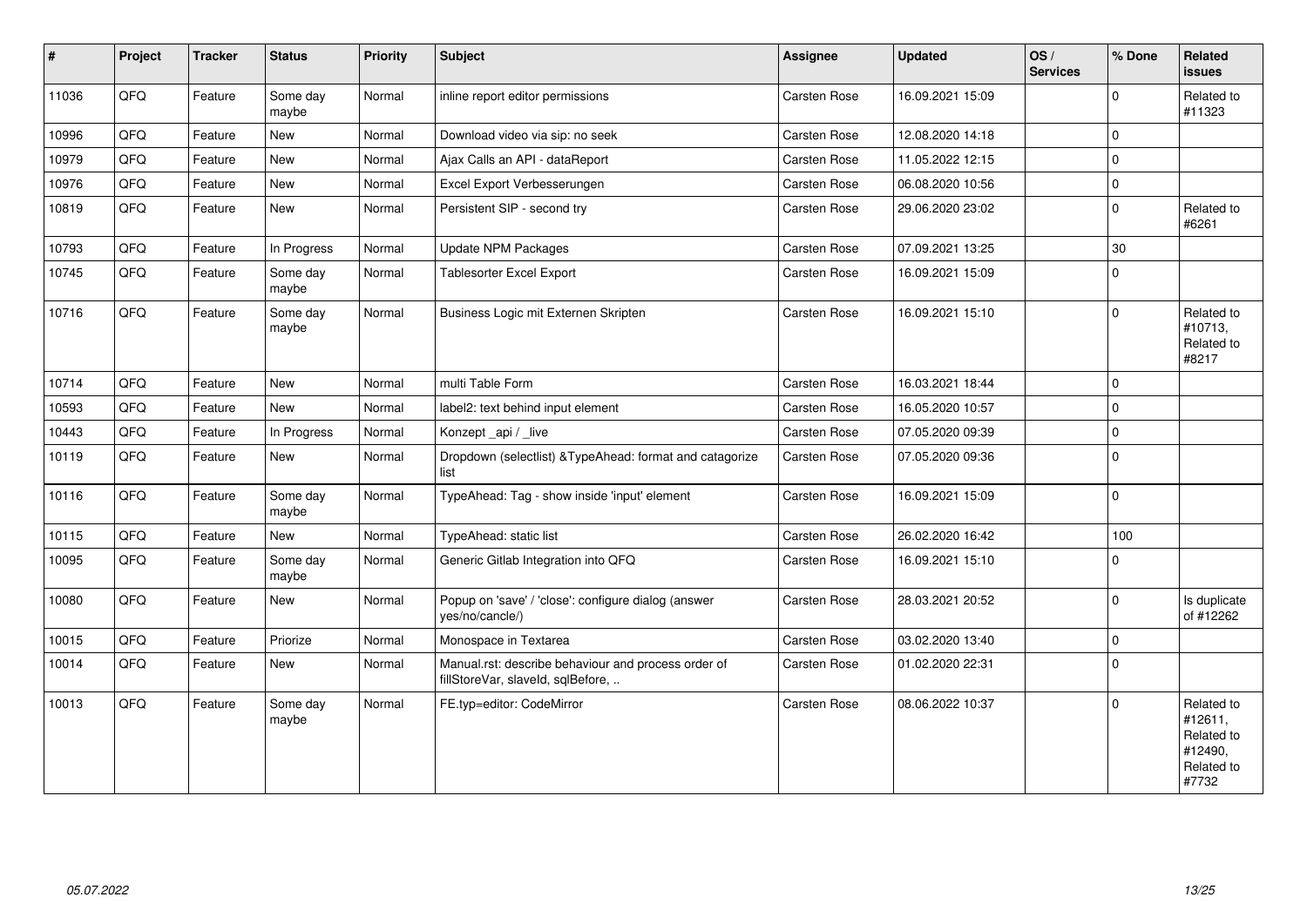| ∦     | Project | <b>Tracker</b> | <b>Status</b>     | <b>Priority</b> | <b>Subject</b>                                                                                                                        | <b>Assignee</b> | <b>Updated</b>   | OS/<br><b>Services</b> | % Done      | Related<br><b>issues</b>                                               |
|-------|---------|----------------|-------------------|-----------------|---------------------------------------------------------------------------------------------------------------------------------------|-----------------|------------------|------------------------|-------------|------------------------------------------------------------------------|
| 10012 | QFQ     | Feature        | Priorize          | Normal          | redirectAllMailTo: {{beEmail:T}}                                                                                                      | Carsten Rose    | 08.05.2021 09:54 |                        | $\Omega$    | Related to<br>#12412,<br>Related to<br>#12413,<br>Related to<br>#10011 |
| 10011 | QFQ     | Feature        | Priorize          | Normal          | Offer new STORE_TYPO3 Variable 'beUser', 'beEmail'                                                                                    | Carsten Rose    | 08.05.2021 09:51 |                        | $\Omega$    | Related to<br>#10012,<br>Related to<br>#12511                          |
| 10005 | QFQ     | Feature        | Priorize          | Normal          | Report / special column name:  AS _calendar                                                                                           | Carsten Rose    | 03.06.2020 17:28 |                        | $\mathbf 0$ |                                                                        |
| 9983  | QFQ     | Feature        | New               | Normal          | Report Notation: new keyword 'range'                                                                                                  | Carsten Rose    | 01.02.2020 15:55 |                        | $\mathbf 0$ |                                                                        |
| 9968  | QFQ     | Feature        | Priorize          | Normal          | Tooltip in Links for Developer                                                                                                        | Carsten Rose    | 01.02.2020 23:17 |                        | $\pmb{0}$   |                                                                        |
| 9928  | QFQ     | Feature        | Priorize          | Normal          | SpecialColumnName: a) Deprecated: ' AS "_+tag " ', b)<br>New: ' AS "_ <tag1><tag2>"</tag2></tag1>                                     | Carsten Rose    | 01.02.2020 23:17 |                        | $\mathbf 0$ | Related to<br>#9929                                                    |
| 9927  | QFQ     | Feature        | New               | Normal          | QFQ Update: a) Update nur machen wenn BE User<br>eingeloggt ist., b) Bei Fehler genaue Meldung welcher<br>Updateschritt Probleme hat. | Carsten Rose    | 22.01.2020 12:59 |                        | $\Omega$    |                                                                        |
| 9900  | QFQ     | Feature        | Priorize          | Normal          | Generic API Call: tt-content record >> JSON                                                                                           | Carsten Rose    | 01.02.2020 10:13 |                        | $\mathbf 0$ |                                                                        |
| 9811  | QFQ     | Feature        | New               | Normal          | Report: tag every n'th row                                                                                                            | Carsten Rose    | 01.02.2020 23:22 |                        | $\mathbf 0$ |                                                                        |
| 9781  | QFQ     | Feature        | New               | Normal          | Button: CSS class to make buttons smaller                                                                                             | Carsten Rose    | 01.02.2020 23:22 |                        | $\mathbf 0$ |                                                                        |
| 9777  | QFQ     | Feature        | New               | Normal          | Logging QFQ Variables                                                                                                                 | Carsten Rose    | 16.12.2019 17:17 |                        | $\mathbf 0$ |                                                                        |
| 9707  | QFQ     | Feature        | New               | Normal          | SIP security: encode pageId and check pageId on decode                                                                                | Carsten Rose    | 01.02.2020 23:22 |                        | $\mathbf 0$ |                                                                        |
| 9706  | QFQ     | Feature        | New               | Normal          | Multi File Upload (hidden template group)                                                                                             | Carsten Rose    | 01.02.2020 23:22 |                        | $\mathbf 0$ | Related to<br>#7521,<br>Related to<br>#5562,<br>Related to<br>#13330   |
| 9704  | QFQ     | Feature        | Some day<br>maybe | Normal          | Thumbnails Generieren beim Splitten von PDF Files                                                                                     | Carsten Rose    | 11.12.2019 16:01 |                        | $\Omega$    |                                                                        |
| 9668  | QFQ     | Feature        | Priorize          | Normal          | Form.mode: rename 'hidden' to 'hide'                                                                                                  | Carsten Rose    | 05.05.2021 22:14 |                        | $\Omega$    | Related to<br>#6437                                                    |
| 9602  | QFG     | Feature        | New               | Normal          | Form definition as JSON                                                                                                               | Carsten Rose    | 01.02.2020 23:21 |                        | 0           | Related to<br>#9600                                                    |
| 9579  | QFQ     | Feature        | Some day<br>maybe | Normal          | Multiform with Process Row                                                                                                            | Carsten Rose    | 11.12.2019 16:01 |                        | $\mathbf 0$ |                                                                        |
| 9537  | QFQ     | Feature        | New               | Normal          | FormEditor: Edit fieldset in FrontEnd                                                                                                 | Carsten Rose    | 01.02.2020 23:22 |                        | 0           |                                                                        |
| 9517  | QFQ     | Feature        | In Progress       | High            | Input multiple tags with typeahead                                                                                                    | Carsten Rose    | 03.05.2021 21:14 |                        | 40          | Related to<br>#10150                                                   |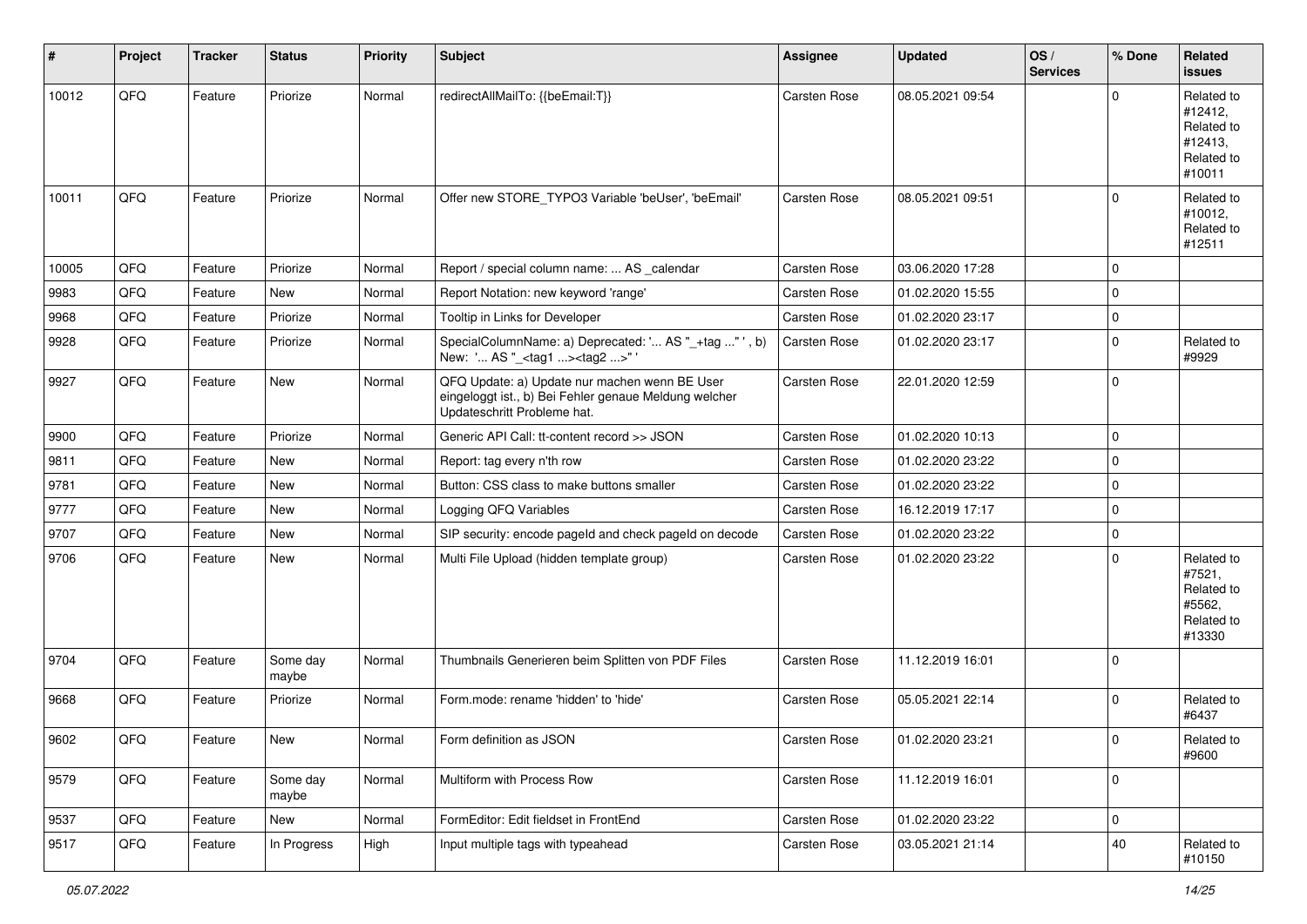| ∦    | Project | <b>Tracker</b> | <b>Status</b>     | <b>Priority</b> | <b>Subject</b>                                                                                         | <b>Assignee</b> | <b>Updated</b>   | OS/<br><b>Services</b> | % Done      | Related<br><b>issues</b> |
|------|---------|----------------|-------------------|-----------------|--------------------------------------------------------------------------------------------------------|-----------------|------------------|------------------------|-------------|--------------------------|
| 9394 | QFQ     | Feature        | Priorize          | Normal          | REST: allow for non numerical ids in get requests                                                      | Carsten Rose    | 05.05.2021 22:10 |                        | $\mathbf 0$ |                          |
| 9352 | QFQ     | Feature        | New               | Normal          | FE 'Native' fire slaveld, sqlAfter, sqlIns                                                             | Carsten Rose    | 01.02.2020 23:22 |                        | 0           |                          |
| 9348 | QFQ     | Feature        | New               | Normal          | defaultThumbnailSize: pre render thumbnails                                                            | Carsten Rose    | 12.06.2021 09:05 |                        | $\mathbf 0$ |                          |
| 9346 | QFQ     | Feature        | Priorize          | Normal          | beforeSave: check if an upload is given                                                                | Carsten Rose    | 11.06.2021 21:18 |                        | $\mathbf 0$ |                          |
| 9221 | QFQ     | Feature        | New               | Normal          | typeAhead: Zeichenlimite ausschalten                                                                   | Carsten Rose    | 29.06.2022 22:36 |                        | $\mathbf 0$ |                          |
| 9208 | QFQ     | Feature        | New               | Normal          | Manage 'recent' records                                                                                | Carsten Rose    | 01.02.2020 23:22 |                        | $\mathbf 0$ |                          |
| 9136 | QFQ     | Feature        | New               | Normal          | Create ZIP files with dynamic PDFs                                                                     | Carsten Rose    | 01.02.2020 23:22 |                        | $\mathbf 0$ |                          |
| 9129 | QFQ     | Feature        | New               | Normal          | sqlValidate: Message as notification, not as error                                                     | Carsten Rose    | 01.02.2020 23:22 |                        | $\mathbf 0$ | Related to<br>#9128      |
| 9128 | QFQ     | Feature        | New               | Normal          | Error Message: not replaced variables- a) replace back to<br>'{{', b) underline                        | Carsten Rose    | 01.02.2020 23:22 |                        | 0           | Related to<br>#9129      |
| 8975 | QFQ     | Feature        | New               | Normal          | Report Notation: 2.0                                                                                   | Carsten Rose    | 01.02.2020 23:22 |                        | $\mathbf 0$ | Related to<br>#8963      |
| 8963 | QFQ     | Feature        | Priorize          | Normal          | Setting values in a store: flexible way                                                                | Carsten Rose    | 05.05.2021 22:10 |                        | $\mathbf 0$ | Related to<br>#8975      |
| 8962 | QFQ     | Feature        | New               | High            | allow for form fields with identical names                                                             | Carsten Rose    | 03.05.2021 21:14 |                        | $\mathbf 0$ |                          |
| 8894 | QFQ     | Feature        | Some day<br>maybe | Normal          | Documentation Tags Usable in QFQ Application                                                           | Carsten Rose    | 11.12.2019 16:01 |                        | $\mathbf 0$ |                          |
| 8892 | QFQ     | Feature        | Some day<br>maybe | Normal          | Display and Edit SQL Comments in Form Editor                                                           | Carsten Rose    | 11.12.2019 16:01 |                        | $\mathbf 0$ |                          |
| 8806 | QFQ     | Feature        | New               | Normal          | SQL Function nl2br                                                                                     | Carsten Rose    | 01.02.2020 23:22 |                        | $\mathbf 0$ |                          |
| 8719 | QFQ     | Feature        | New               | Normal          | extraButtonLock: add support for 0/1                                                                   | Carsten Rose    | 01.02.2020 23:22 |                        | $\mathbf 0$ |                          |
| 8702 | QFQ     | Feature        | New               | Normal          | Load Record which is locked: missing user info                                                         | Carsten Rose    | 11.12.2019 16:16 |                        | $\mathbf 0$ | Related to<br>#9789      |
| 8586 | QFQ     | Feature        | Some day<br>maybe | Normal          | QFQ: Enhance Error message for 'record not found'                                                      | Carsten Rose    | 16.09.2021 15:10 |                        | $\mathbf 0$ |                          |
| 8585 | QFQ     | Feature        | Priorize          | Normal          | Enhance Error message for 'unknown form'                                                               | Carsten Rose    | 01.02.2020 10:13 |                        | $\mathbf 0$ |                          |
| 8584 | QFQ     | Feature        | Priorize          | Normal          | FE 'Action' - never assign to Container (except Template<br>Group)                                     | Carsten Rose    | 01.02.2020 10:13 |                        | $\mathbf 0$ |                          |
| 8520 | QFQ     | Feature        | Some day<br>maybe | Normal          | Bring QFQ to Composer                                                                                  | Carsten Rose    | 16.09.2021 15:10 |                        | $\mathbf 0$ |                          |
| 8336 | QFQ     | Feature        | New               | Normal          | Form > modified > Close New: a) Optional disable popup, b)<br>custom text, c) mode on save: close stay | Carsten Rose    | 01.02.2020 23:22 |                        | $\pmb{0}$   | Related to<br>#8335      |
| 8277 | QFQ     | Feature        | Priorize          | Normal          | fe.parameter.default=                                                                                  | Carsten Rose    | 01.02.2020 23:17 |                        | $\mathbf 0$ | Related to<br>#8113      |
| 8217 | QFQ     | Feature        | New               | Normal          | if-elseif-else construct                                                                               | Carsten Rose    | 16.03.2021 18:41 |                        | $\mathbf 0$ | Related to<br>#10716     |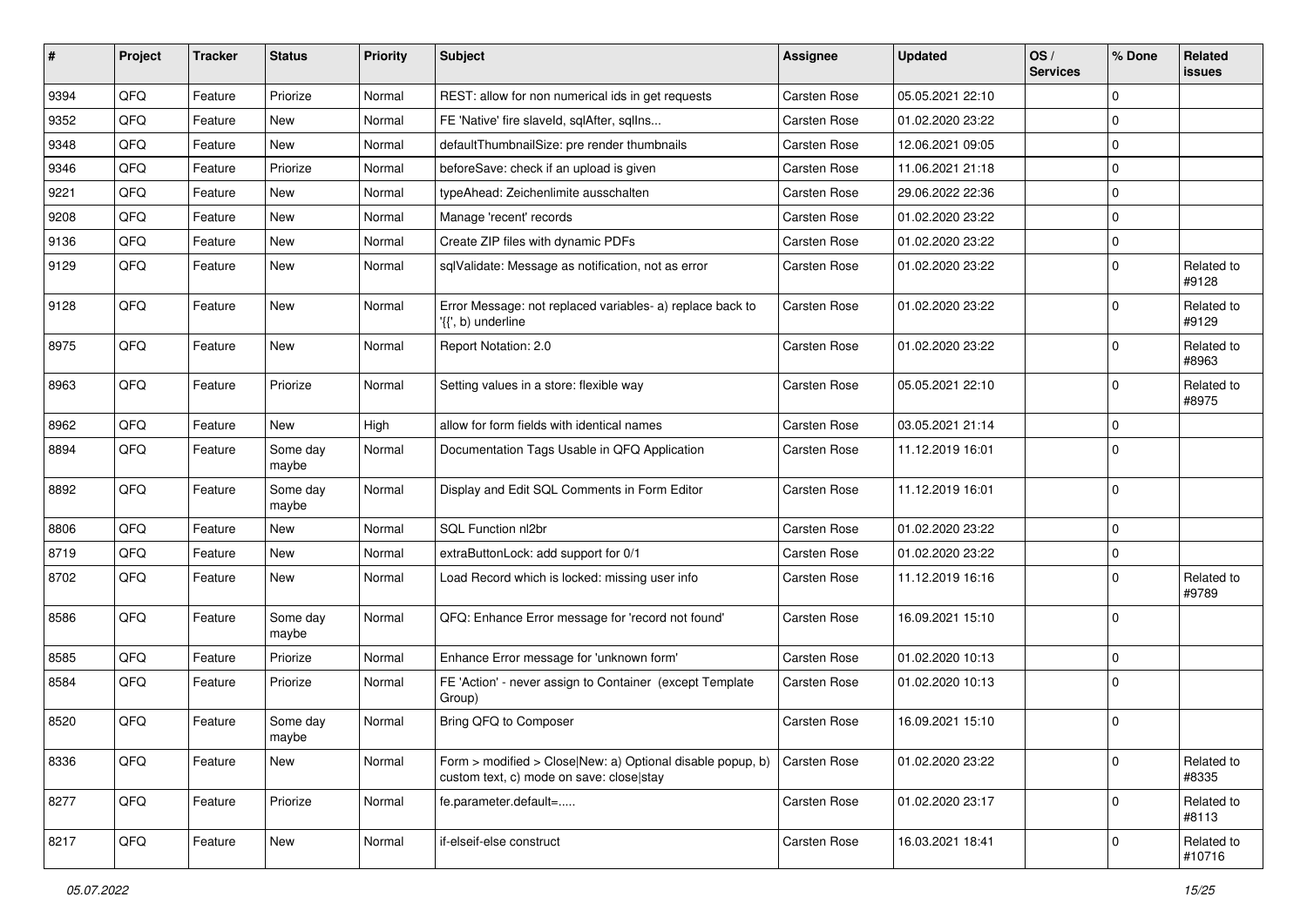| #    | Project        | <b>Tracker</b> | <b>Status</b>     | <b>Priority</b> | Subject                                                                    | <b>Assignee</b>     | <b>Updated</b>   | OS/<br><b>Services</b> | % Done      | Related<br>issues                               |
|------|----------------|----------------|-------------------|-----------------|----------------------------------------------------------------------------|---------------------|------------------|------------------------|-------------|-------------------------------------------------|
| 8204 | QFQ            | Feature        | Priorize          | High            | Position 'required mark'                                                   | Carsten Rose        | 16.06.2021 13:44 |                        | $\mathbf 0$ |                                                 |
| 8187 | QFQ            | Feature        | New               | Normal          | Subrecord: enable/hide new button - make new/edit/delete<br>customizeable. | Carsten Rose        | 06.03.2021 18:44 |                        | $\Omega$    | Related to<br>#11326                            |
| 8101 | QFQ            | Feature        | Some day<br>maybe | Normal          | Password hash: support further hashing methods                             | Carsten Rose        | 16.09.2021 15:10 |                        | $\Omega$    |                                                 |
| 8089 | QFQ            | Feature        | New               | Normal          | Copy/Paste for FormElements                                                | Carsten Rose        | 01.02.2020 23:22 |                        | $\mathbf 0$ |                                                 |
| 8082 | QFQ            | Feature        | Priorize          | High            | Contact form without saving record                                         | Carsten Rose        | 07.12.2021 15:20 |                        | $\Omega$    | Related to<br>#8587,<br><b>Blocks</b><br>#11850 |
| 8044 | QFQ            | Feature        | Priorize          | Normal          | Transaction: a) Form, b) Report                                            | Carsten Rose        | 05.05.2021 22:14 |                        | $\Omega$    | Related to<br>#8043                             |
| 8034 | QFQ            | Feature        | Priorize          | Normal          | FormElement 'data': 22.22.2222 should not be accepted                      | Carsten Rose        | 01.02.2020 10:13 |                        | $\Omega$    |                                                 |
| 7924 | QFQ            | Feature        | New               | Normal          | Radio/Checkbox with Tooltip                                                | Carsten Rose        | 01.02.2020 23:22 |                        | $\Omega$    |                                                 |
| 7920 | QFQ            | Feature        | <b>New</b>        | Normal          | FE: Syntax Highlight, Zeinlenumbruch                                       | Carsten Rose        | 01.02.2020 10:03 |                        | $\Omega$    |                                                 |
| 7850 | QFQ            | Feature        | New               | High            | Upload records: non 'pathFileName' column                                  | Carsten Rose        | 03.05.2021 21:14 |                        | $\Omega$    |                                                 |
| 7812 | QFQ            | Feature        | <b>New</b>        | Normal          | FE 'Subrecord' - new option 'subrecordShowFilter',<br>'subrecordPaging'    | Carsten Rose        | 01.02.2020 23:22 |                        | $\Omega$    |                                                 |
| 7683 | QFQ            | Feature        | New               | Normal          | Special column names in '{{ SELECT  AS _link }}' should<br>be detected     | <b>Carsten Rose</b> | 01.02.2020 23:21 |                        | $\Omega$    |                                                 |
| 7681 | QFQ            | Feature        | New               | Normal          | Optional switch off 'check for modified record'                            | Carsten Rose        | 01.02.2020 23:21 |                        | $\mathbf 0$ |                                                 |
| 7660 | QFQ            | Feature        | New               | Normal          | IMAP: import mails to DB, move / delete mails                              | Carsten Rose        | 01.02.2020 09:52 |                        | $\Omega$    |                                                 |
| 7630 | QFQ            | Feature        | Priorize          | Normal          | detailed error message for simple upload                                   | Carsten Rose        | 01.02.2020 10:13 |                        | $\Omega$    |                                                 |
| 7522 | QFQ            | Feature        | Priorize          | Normal          | Inserting default index.html to folder (Avoid Apache<br>Indexing)          | Carsten Rose        | 01.02.2020 10:13 |                        | $\Omega$    |                                                 |
| 7521 | QFQ            | Feature        | New               | Normal          | TemplateGroup: fe.type=upload                                              | Carsten Rose        | 01.02.2020 23:21 |                        | $\Omega$    | Related to<br>#9706                             |
| 7520 | QFQ            | Feature        | <b>New</b>        | Normal          | QR Code:  AS _qr ( AS _link)                                               | <b>Carsten Rose</b> | 01.02.2020 23:22 |                        | $\Omega$    |                                                 |
| 7519 | QFQ            | Feature        | New               | Normal          | Select: Multi                                                              | Carsten Rose        | 01.02.2020 23:22 |                        | $\Omega$    |                                                 |
| 7481 | QFQ            | Feature        | New               | Normal          | Detect 'BaseUrl' automatically                                             | Carsten Rose        | 01.02.2020 23:21 |                        | $\Omega$    |                                                 |
| 7480 | $\mathsf{QFQ}$ | Feature        | New               | Normal          | Record History (Undo / Redo)                                               | Carsten Rose        | 11.12.2019 16:16 |                        | 0           | Related to<br>#2361                             |
| 7453 | QFQ            | Feature        | Some day<br>maybe | Normal          | import / export forms QFQ                                                  | Carsten Rose        | 16.09.2021 15:10 |                        | $\mathbf 0$ |                                                 |
| 7452 | QFQ            | Feature        | Some day<br>maybe | Normal          | automate deployment new QFQ version                                        | Carsten Rose        | 16.09.2021 15:10 |                        | $\mathbf 0$ |                                                 |
| 7342 | QFQ            | Feature        | New               | Normal          | add content = hide_this                                                    | Carsten Rose        | 01.02.2020 23:21 |                        | $\pmb{0}$   |                                                 |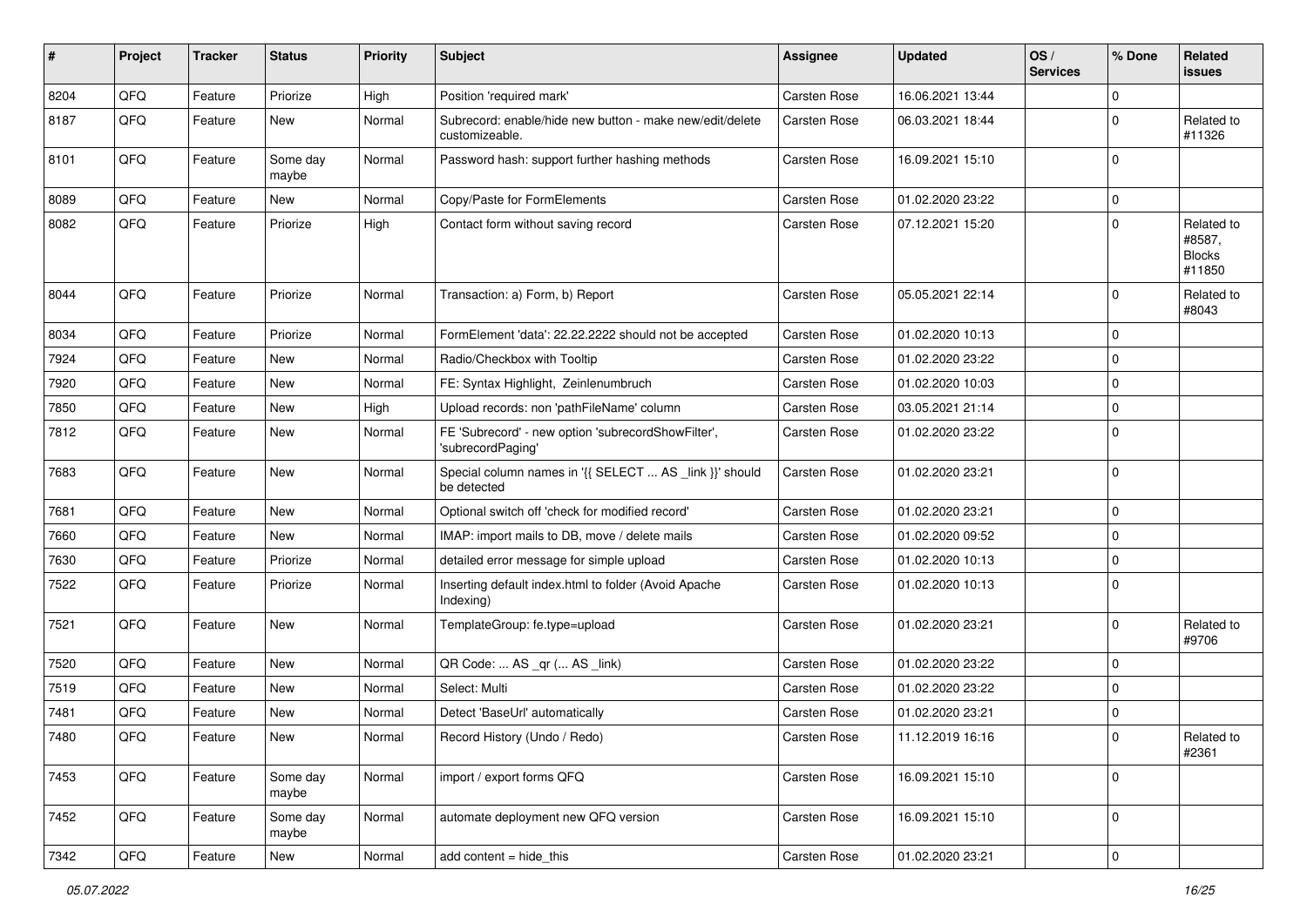| #    | <b>Project</b> | <b>Tracker</b> | <b>Status</b>     | <b>Priority</b> | <b>Subject</b>                                                                                                                            | <b>Assignee</b> | <b>Updated</b>   | OS/<br><b>Services</b> | % Done      | Related<br>issues                           |
|------|----------------|----------------|-------------------|-----------------|-------------------------------------------------------------------------------------------------------------------------------------------|-----------------|------------------|------------------------|-------------|---------------------------------------------|
| 7336 | QFQ            | Feature        | Some day<br>maybe | Normal          | PDF Upload: disallow PDFs with specific Meta information                                                                                  | Carsten Rose    | 11.12.2019 16:01 |                        | $\Omega$    |                                             |
| 7290 | QFQ            | Feature        | Priorize          | Normal          | FormEditor: title as textarea if LEN(title)>60                                                                                            | Carsten Rose    | 01.02.2020 10:13 |                        | $\mathbf 0$ | Blocked by<br>#7682                         |
| 7280 | QFQ            | Feature        | <b>New</b>        | Normal          | recently used table                                                                                                                       | Carsten Rose    | 01.02.2020 23:21 |                        | $\Omega$    |                                             |
| 7239 | QFQ            | Feature        | <b>New</b>        | Normal          | TinyMCE: html tag whitelist                                                                                                               | Carsten Rose    | 01.02.2020 23:21 |                        | $\mathbf 0$ | Related to<br>#14320                        |
| 7217 | QFQ            | Feature        | Priorize          | Normal          | Download: notice User if ` sip=?` is missing                                                                                              | Carsten Rose    | 01.02.2020 10:13 |                        | $\Omega$    |                                             |
| 7175 | QFQ            | Feature        | <b>New</b>        | Normal          | Upload: md5 hash as filename                                                                                                              | Carsten Rose    | 01.02.2020 23:21 |                        | $\mathbf 0$ |                                             |
| 7119 | QFQ            | Feature        | <b>New</b>        | Normal          | Upload: scaleDownWidth, scaleDownHeight                                                                                                   | Carsten Rose    | 01.02.2020 23:21 |                        | $\mathbf 0$ |                                             |
| 7109 | QFQ            | Feature        | <b>New</b>        | Normal          | Dynamic Updates: row/element hide                                                                                                         | Carsten Rose    | 01.02.2020 23:22 |                        | $\Omega$    | Has<br>duplicate<br>#4081                   |
| 7107 | QFQ            | Feature        | Some day<br>maybe | Normal          | Showcase Registration Tool: Anmeldung / Administration :<br>Liste Anmeldungen / Emaileinaldung                                            | Carsten Rose    | 11.12.2019 16:01 |                        | $\Omega$    |                                             |
| 7102 | QFQ            | Feature        | <b>New</b>        | Normal          | Comment sign in report: '#' and '--'                                                                                                      | Carsten Rose    | 01.02.2020 23:21 |                        | $\Omega$    |                                             |
| 7099 | QFQ            | Feature        | <b>New</b>        | Normal          | <b>Redesign FormEditor</b>                                                                                                                | Carsten Rose    | 01.02.2020 23:21 |                        | $\Omega$    |                                             |
| 6998 | QFQ            | Feature        | Priorize          | Normal          | Form: with debug=on show column information as tooltip of<br>column label                                                                 | Carsten Rose    | 01.02.2020 10:13 |                        | $\Omega$    |                                             |
| 6855 | QFQ            | Feature        | <b>New</b>        | Normal          | With {{feUser:U}}!={{feUser:T}}: Save / Delete: only possible   Carsten Rose<br>with {{feUserSave:U}}='yes' and '{{feUserDelete:U}}='yes' |                 | 01.02.2020 23:21 |                        | $\Omega$    |                                             |
| 6765 | QFQ            | Feature        | <b>New</b>        | Normal          | Moeglichkeit via QFQ eigene Logs zu schreiben                                                                                             | Carsten Rose    | 01.02.2020 23:21 |                        | $\Omega$    |                                             |
| 6723 | QFQ            | Feature        | <b>New</b>        | Normal          | Report QFQ Installation and Version                                                                                                       | Carsten Rose    | 12.06.2021 09:07 |                        | $\Omega$    |                                             |
| 6715 | QFQ            | Feature        | Some day<br>maybe | Normal          | Code-Refactoring: dbArray vereinheitlichen                                                                                                | Carsten Rose    | 11.12.2019 16:02 |                        | $\Omega$    |                                             |
| 6609 | QFQ            | Feature        | <b>New</b>        | Normal          | Formlet: JSON API erweitern                                                                                                               | Carsten Rose    | 01.02.2020 23:21 |                        | 50          |                                             |
| 6602 | QFQ            | Feature        | <b>New</b>        | Normal          | Formlet: in Report auf Mausklick ein mini-form oeffnen                                                                                    | Carsten Rose    | 11.12.2019 16:16 |                        | $\mathbf 0$ |                                             |
| 6594 | QFQ            | Feature        | <b>New</b>        | Normal          | Excel: on download, check if there is a valid sip                                                                                         | Carsten Rose    | 01.02.2020 23:21 |                        | $\mathbf 0$ |                                             |
| 6437 | QFQ            | Feature        | <b>New</b>        | Normal          | Neuer Mode Button bei FormElementen                                                                                                       | Carsten Rose    | 01.02.2020 23:21 |                        | $\Omega$    | Related to<br>#9668,<br>Blocked by<br>#9678 |
| 6292 | QFQ            | Feature        | <b>New</b>        | Normal          | Download: File speichern mit Hash aber original Filename in   Carsten Rose<br>der Datenbank vermerken fuer Downloads                      |                 | 01.02.2020 23:21 |                        | $\Omega$    |                                             |
| 6289 | QFQ            | Feature        | <b>New</b>        | Normal          | Form: Log                                                                                                                                 | Carsten Rose    | 01.02.2020 23:21 |                        | $\mathbf 0$ |                                             |
| 6261 | QFQ            | Feature        | New               | Normal          | <b>Persistent SIP</b>                                                                                                                     | Carsten Rose    | 12.06.2021 09:07 |                        | $\Omega$    | Related to<br>#10819                        |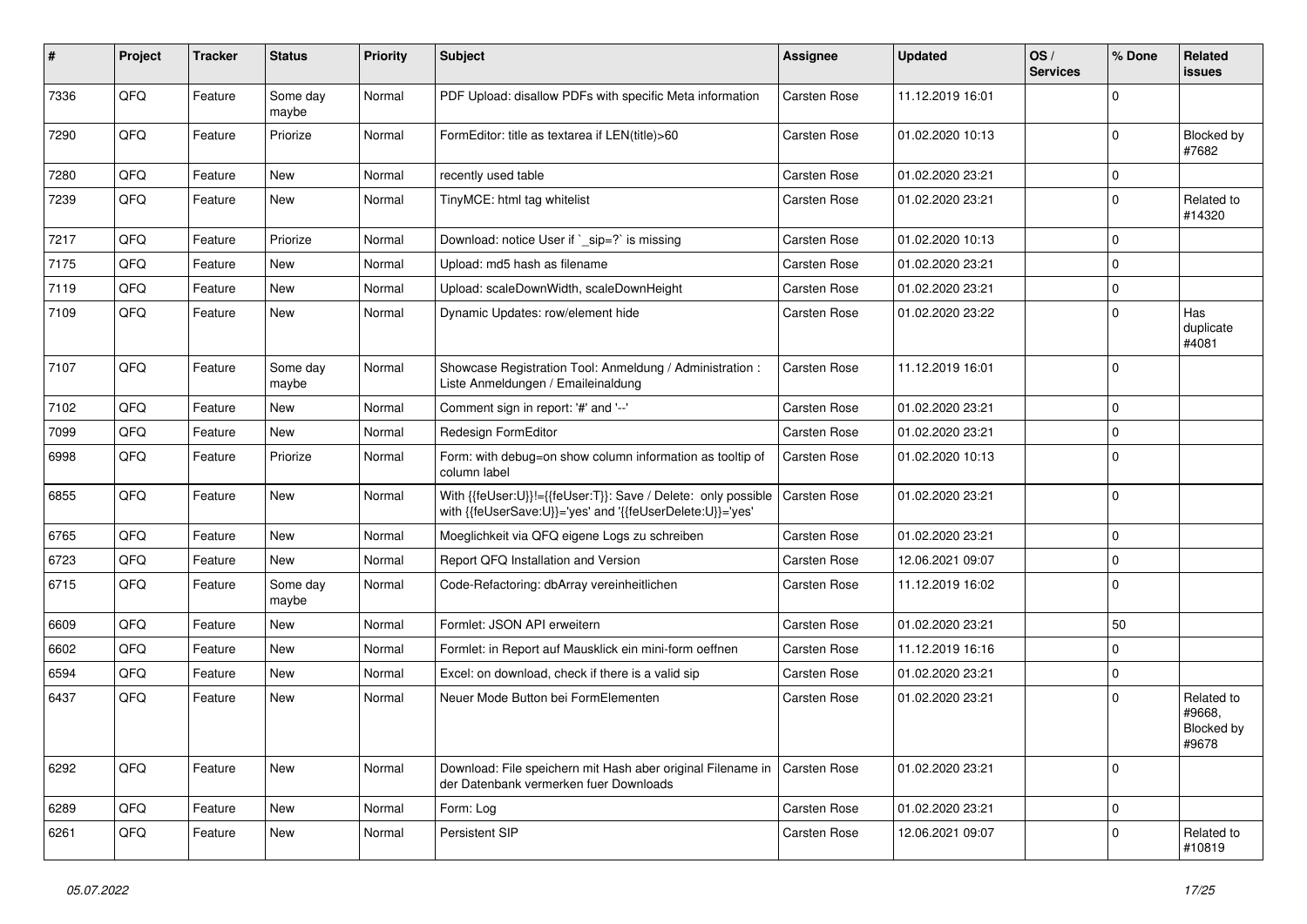| ∦    | Project | <b>Tracker</b> | <b>Status</b>     | <b>Priority</b> | <b>Subject</b>                                                                                     | <b>Assignee</b>     | <b>Updated</b>   | OS/<br><b>Services</b> | % Done      | Related<br><b>issues</b>                    |
|------|---------|----------------|-------------------|-----------------|----------------------------------------------------------------------------------------------------|---------------------|------------------|------------------------|-------------|---------------------------------------------|
| 6250 | QFQ     | Feature        | In Progress       | Normal          | Enhance layout: a) Subrecord, b) Subrecord-Title                                                   | <b>Carsten Rose</b> | 01.02.2020 23:22 |                        | $\mathbf 0$ | Related to<br>#5391                         |
| 5983 | QFQ     | Feature        | Some day<br>maybe | Normal          | Form Submit (save & update): normalize date/-time FE                                               | Carsten Rose        | 01.02.2020 23:19 |                        | $\mathbf 0$ |                                             |
| 5942 | QFQ     | Feature        | Priorize          | Normal          | 'L' and 'type': append to links, generate via '_link' by using<br>'u:' .                           | Carsten Rose        | 01.02.2020 10:13 |                        | $\mathbf 0$ |                                             |
| 5894 | QFQ     | Feature        | Feedback          | Normal          | Typeahead in Report: show/hide rows dynamically                                                    | <b>Carsten Rose</b> | 18.02.2022 08:50 |                        | $\Omega$    | Related to<br>#5893.<br>Related to<br>#5885 |
| 5852 | QFQ     | Feature        | Some day<br>maybe | Normal          | Logging: mail.log / sql.log - im FE anzeigen und via AJAX<br>aktualisieren                         | <b>Carsten Rose</b> | 01.02.2020 23:19 |                        | $\mathbf 0$ | Related to<br>#5885                         |
| 5782 | QFQ     | Feature        | <b>New</b>        | Normal          | NextCloud API                                                                                      | Carsten Rose        | 01.02.2020 10:02 |                        | $\mathbf 0$ |                                             |
| 5715 | QFQ     | Feature        | <b>New</b>        | High            | PDF Caching                                                                                        | <b>Carsten Rose</b> | 03.05.2021 21:14 |                        | $\mathbf 0$ | Related to<br>#5851,<br>Related to<br>#6357 |
| 5695 | QFQ     | Feature        | In Progress       | Normal          | Multiform                                                                                          | Carsten Rose        | 02.01.2021 18:38 |                        | $\Omega$    |                                             |
| 5665 | QFQ     | Feature        | Some day<br>maybe | Normal          | Versuch das '{{!' nicht mehr noetig ist.                                                           | Carsten Rose        | 01.02.2020 23:20 |                        | $\Omega$    | Related to<br>#7432,<br>Related to<br>#7434 |
| 5579 | QFQ     | Feature        | Some day<br>maybe | Normal          | Enhance Doc / Presentation: variable type 'link column type'                                       | Carsten Rose        | 01.02.2020 23:19 |                        | $\mathbf 0$ |                                             |
| 5548 | QFQ     | Feature        | Some day<br>maybe | Normal          | 801 Textfiles/Scriptfiles als Thumbnail                                                            | Carsten Rose        | 07.03.2022 16:26 |                        | $\Omega$    |                                             |
| 5480 | QFQ     | Feature        | Some day<br>maybe | Normal          | QFQ: Dokumentation mit Screenshots versehen                                                        | Carsten Rose        | 01.02.2020 23:20 |                        | $\Omega$    | Related to<br>#9879                         |
| 5428 | QFQ     | Feature        | Some day<br>maybe | Normal          | secure thumbnail: late render on access.                                                           | Carsten Rose        | 01.02.2020 23:20 |                        | $\Omega$    |                                             |
| 5345 | QFQ     | Feature        | <b>New</b>        | Normal          | Report: UPDATE / INSERT / DELETE statements should<br>trigger subqueries, depending on the result. | <b>Carsten Rose</b> | 27.05.2020 16:11 |                        | $\Omega$    |                                             |
| 5132 | QFQ     | Feature        | Some day<br>maybe | Normal          | Error Message sendmail missing attachment: more details                                            | Carsten Rose        | 01.02.2020 23:19 |                        | $\mathbf 0$ |                                             |
| 5131 | QFQ     | Feature        | New               | Normal          | Activate Spin Gear ('wait/busy' indicator) via LINK attribute                                      | Carsten Rose        | 01.02.2020 23:21 |                        | $\mathbf 0$ |                                             |
| 4956 | QFQ     | Feature        | Some day<br>maybe | Normal          | Sendmail: Benutzerdefinierte Headers                                                               | Carsten Rose        | 11.12.2019 16:02 |                        | $\mathbf 0$ |                                             |
| 4872 | QFQ     | Feature        | Some day<br>maybe | Normal          | Fields of Typo3 page available in STORE TYPO3                                                      | <b>Carsten Rose</b> | 01.02.2020 23:19 |                        | $\Omega$    |                                             |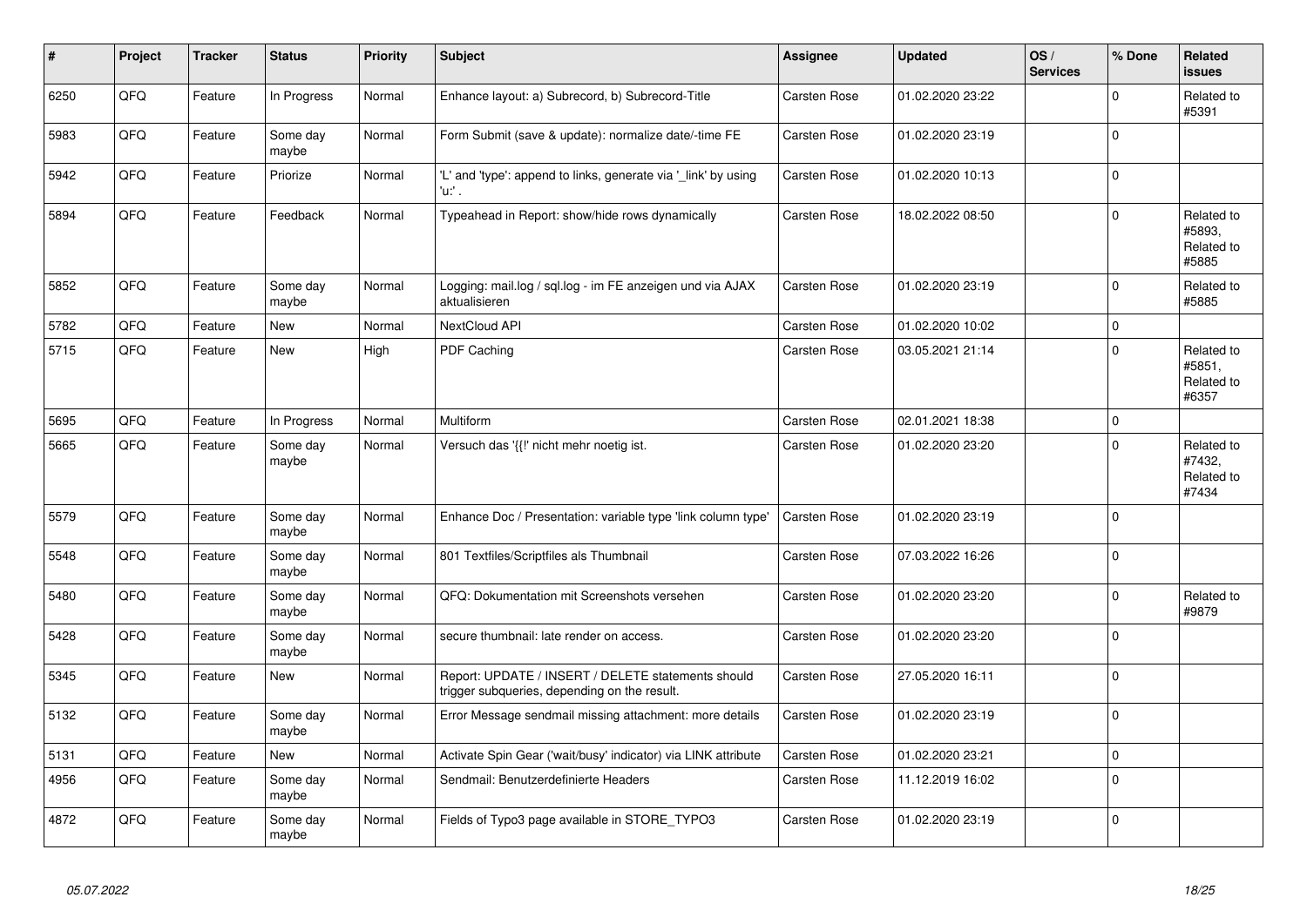| #    | Project | <b>Tracker</b> | <b>Status</b>     | <b>Priority</b> | <b>Subject</b>                                                                                                          | Assignee            | <b>Updated</b>   | OS/<br><b>Services</b> | % Done      | Related<br><b>issues</b>                    |
|------|---------|----------------|-------------------|-----------------|-------------------------------------------------------------------------------------------------------------------------|---------------------|------------------|------------------------|-------------|---------------------------------------------|
| 4869 | QFQ     | Feature        | Some day<br>maybe | Normal          | Dynamic Update (show, hide, readonly?, required?) for<br><b>Template Group Elements</b>                                 | <b>Carsten Rose</b> | 01.02.2020 23:19 |                        | $\Omega$    | Related to<br>#4865                         |
| 4839 | QFQ     | Feature        | Some day<br>maybe | Normal          | qfq-handle in <head> Abschnitt</head>                                                                                   | Carsten Rose        | 11.12.2019 16:02 |                        | $\Omega$    |                                             |
| 4757 | QFQ     | Feature        | Some day<br>maybe | Normal          | Test subrecord: download links ok? Links ok?                                                                            | <b>Carsten Rose</b> | 01.02.2020 23:20 |                        | $\mathbf 0$ |                                             |
| 4652 | QFQ     | Feature        | Some day<br>maybe | Normal          | UZH CD: Weiterleitung auf benutzerdefinierte 403/404 Seite                                                              | Carsten Rose        | 01.02.2020 23:20 |                        | $\Omega$    |                                             |
| 4650 | QFQ     | Feature        | Some day<br>maybe | Normal          | Convert html to doc/rtf                                                                                                 | <b>Carsten Rose</b> | 01.02.2020 23:20 |                        | $\Omega$    | Related to<br>#10704                        |
| 4606 | QFQ     | Feature        | Some day<br>maybe | Normal          | link: qualifier to render bootstrap button                                                                              | Carsten Rose        | 01.02.2020 23:19 |                        | $\mathbf 0$ |                                             |
| 4413 | QFQ     | Feature        | <b>New</b>        | Normal          | fieldset: show/hidden, modeSql, dynamicUpdate                                                                           | <b>Carsten Rose</b> | 09.02.2022 15:19 |                        | $\mathbf 0$ |                                             |
| 4365 | QFQ     | Feature        | Some day<br>maybe | Normal          | Multi Language: new way of config                                                                                       | Carsten Rose        | 01.02.2020 23:20 |                        | $\Omega$    |                                             |
| 4349 | QFQ     | Feature        | Some day<br>maybe | Normal          | link download: downloaded external URL to<br>deliver/concatenate - check mimetipe and handle it correctly               | Carsten Rose        | 11.12.2019 16:02 |                        | $\mathbf 0$ |                                             |
| 4343 | QFQ     | Feature        | Some day<br>maybe | Normal          | Link: Classifier to add 'attributes'                                                                                    | <b>Carsten Rose</b> | 01.02.2020 23:20 |                        | $\Omega$    | Related to<br>#14077                        |
| 4330 | QFQ     | Feature        | Some day<br>maybe | Normal          | Error Message: report missing {{ / }} in sqlUpdate, sqlInsert,<br>sqlDelete, sqlAfter, sqlBefore in FE action elements. | <b>Carsten Rose</b> | 01.02.2020 23:20 |                        | $\Omega$    |                                             |
| 4259 | QFQ     | Feature        | Some day<br>maybe | Normal          | Instant trigger a cron job                                                                                              | Carsten Rose        | 11.12.2019 16:03 |                        | $\mathbf 0$ |                                             |
| 4258 | QFQ     | Feature        | Some day<br>maybe | High            | <b>System Defaults: Forms</b>                                                                                           | Carsten Rose        | 03.05.2021 21:14 |                        | $\mathbf 0$ |                                             |
| 4250 | QFQ     | Feature        | <b>New</b>        | Normal          | AutoCron in QFQ via PHP                                                                                                 | <b>Carsten Rose</b> | 01.02.2020 23:21 |                        | $\Omega$    | Related to<br>#3292,<br>Related to<br>#3291 |
| 4197 | QFQ     | Feature        | Some day<br>maybe | Normal          | Unit Test fuer JSON Stream von QuickFormQuery.php ><br>doForm()                                                         | Carsten Rose        | 11.12.2019 16:03 |                        | $\Omega$    |                                             |
| 4082 | QFQ     | Feature        | <b>New</b>        | Normal          | Dynamic Update: modeSql - useful default                                                                                | Carsten Rose        | 01.02.2020 23:22 |                        | $\pmb{0}$   |                                             |
| 4050 | QFQ     | Feature        | New               | Normal          | sql.log: 1) FormElement ID which causes a specific action<br>2) Result in the same row.                                 | Carsten Rose        | 15.04.2020 11:35 |                        | $\Omega$    | Related to<br>#5458                         |
| 4026 | QFQ     | Feature        | Some day<br>maybe | Normal          | sqlLog.sql: log number of FE.id                                                                                         | Carsten Rose        | 11.12.2019 16:03 |                        | $\mathbf 0$ | Related to<br>#5458                         |
| 4023 | QFQ     | Feature        | <b>New</b>        | Normal          | prepared statements - FE action: salveld, sqlInsert,<br>sqlUpdate, sqlDelete, sqlBefore, sqlAfter                       | Carsten Rose        | 11.12.2019 16:15 |                        | $\Omega$    |                                             |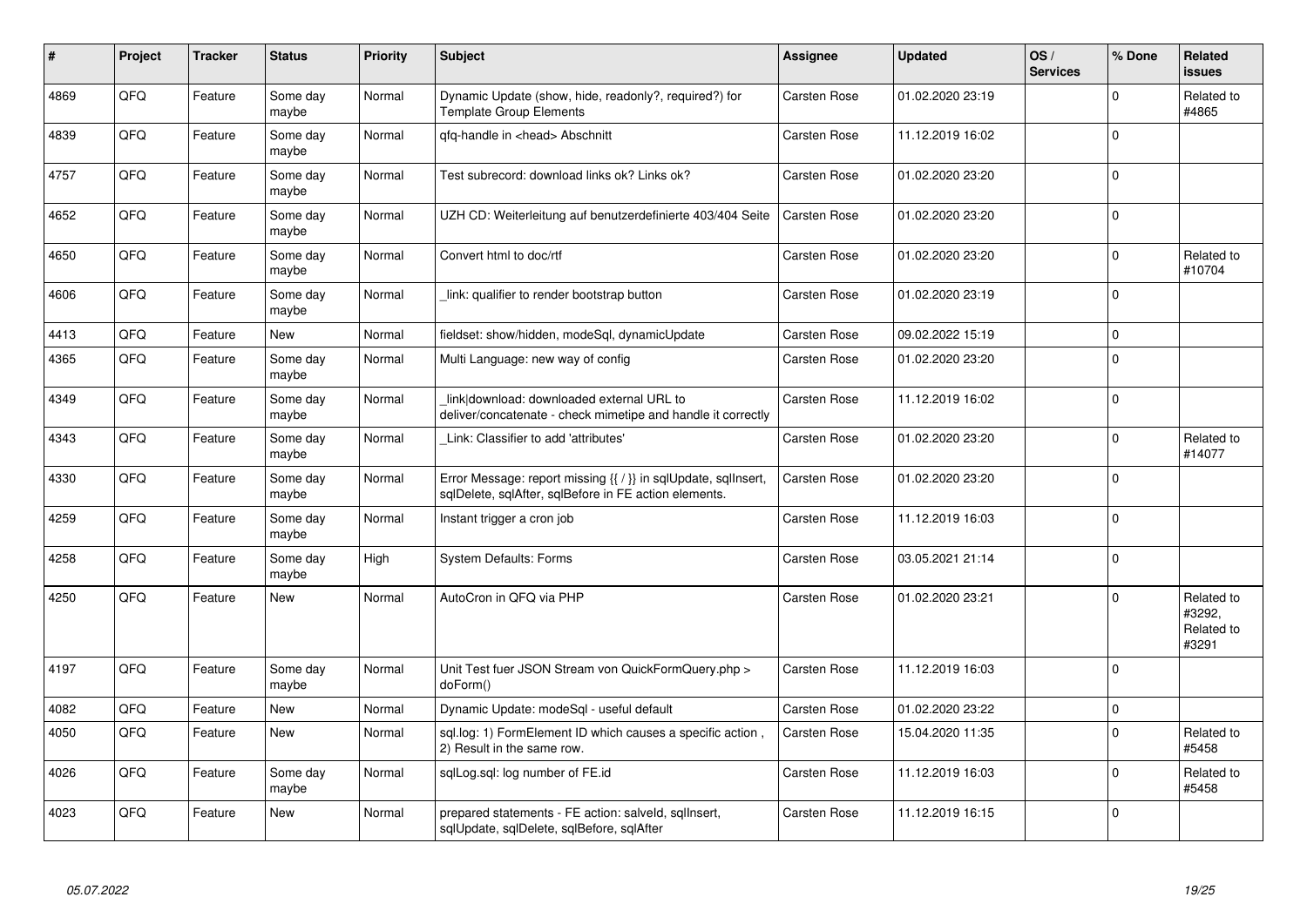| $\pmb{\#}$ | Project | <b>Tracker</b> | <b>Status</b>     | <b>Priority</b> | <b>Subject</b>                                                                                                                               | <b>Assignee</b>     | Updated          | OS/<br><b>Services</b> | % Done      | Related<br><b>issues</b>                    |
|------------|---------|----------------|-------------------|-----------------|----------------------------------------------------------------------------------------------------------------------------------------------|---------------------|------------------|------------------------|-------------|---------------------------------------------|
| 4018       | QFQ     | Feature        | <b>New</b>        | Normal          | typeahead: long query parameter / answer triggers 'Attack<br>detected' and purges current SIP storage.                                       | Carsten Rose        | 29.06.2022 22:46 |                        | $\Omega$    | Related to<br>#9077                         |
| 3991       | QFQ     | Feature        | Some day<br>maybe | Normal          | report: Columnname '_skipWrap' skips 'fbeg', 'fend'                                                                                          | <b>Carsten Rose</b> | 11.12.2019 16:03 |                        | $\Omega$    |                                             |
| 3990       | QFQ     | Feature        | Some day<br>maybe | High            | custom class definition: add space automatically                                                                                             | Carsten Rose        | 03.05.2021 21:14 |                        | $\Omega$    |                                             |
| 3967       | QFQ     | Feature        | Some day<br>maybe | High            | Report: Checkbox, Radio, Dropdown, Input welches ohne<br>Submit funktioniert - 'Inline-Form'                                                 | Carsten Rose        | 03.05.2021 21:14 |                        | $\Omega$    |                                             |
| 3947       | QFQ     | Feature        | Some day<br>maybe | Normal          | Attack detectect: logout current user                                                                                                        | Carsten Rose        | 11.12.2019 16:03 |                        | $\Omega$    | Related to<br>#5458,<br>Related to<br>#6299 |
| 3942       | QFQ     | Feature        | Some day<br>maybe | Normal          | Action Elemente: neu generierte IDs via FE weitergeben                                                                                       | Carsten Rose        | 11.12.2019 16:03 |                        | $\Omega$    | Related to<br>#3941                         |
| 3941       | QFQ     | Feature        | Some day<br>maybe | Normal          | sqlAfter: es sollten mehrere moeglich sein                                                                                                   | Carsten Rose        | 11.12.2019 16:03 |                        | $\Omega$    | Related to<br>#3942                         |
| 3905       | QFQ     | Feature        | Some day<br>maybe | Normal          | Documentation: Best Practice anhand eines Online<br>Bewerbungstools                                                                          | Carsten Rose        | 11.12.2019 16:03 |                        | $\Omega$    |                                             |
| 3900       | QFQ     | Feature        | Some day<br>maybe | Normal          | Extend documentation of 'Copy / Paste'                                                                                                       | Carsten Rose        | 11.12.2019 16:03 |                        | $\Omega$    | Related to<br>#3899                         |
| 3877       | QFQ     | Feature        | Some day<br>maybe | Normal          | FormEditor: die Felder die aktuell nicht gebraucht werden<br>nur auf readonly/disabled setzen (nicht ausblenden > das<br>irritiert.          | Carsten Rose        | 11.12.2019 16:03 |                        | $\Omega$    |                                             |
| 3867       | QFQ     | Feature        | Priorize          | Normal          | Readonly Formular: Template Groups add/delete<br>ausbeldnen                                                                                  | Carsten Rose        | 05.05.2021 22:12 |                        | $\Omega$    |                                             |
| 3848       | QFQ     | Feature        | Some day<br>maybe | High            | Antivirus check fuer Upload files in qfq?                                                                                                    | Carsten Rose        | 03.05.2021 21:14 |                        | $\Omega$    | Related to<br>#4131                         |
| 3727       | QFQ     | Feature        | New               | High            | Security: Session Hijacking erschweren                                                                                                       | Carsten Rose        | 03.05.2021 21:14 |                        | $\mathbf 0$ |                                             |
| 3708       | QFQ     | Feature        | Some day<br>maybe | Normal          | Form: input - 'specialchars', 'none'  gewisse tags<br>erlauben, andere verbieten                                                             | Carsten Rose        | 11.12.2019 16:02 |                        | $\Omega$    | Related to<br>#14320                        |
| 3677       | QFQ     | Feature        | Some day<br>maybe | Normal          | wkhtmltopdf: FE User access prohibited, if client IP changes<br>\$TYPO3_CONF_VARS[FE][lockIP]                                                | Carsten Rose        | 11.12.2019 16:02 |                        | $\Omega$    |                                             |
| 3666       | QFQ     | Feature        | Some day<br>maybe | Normal          | a) Performance Messung: mysql_real_escape_string() im<br>Vergleich zu str_replace(), b) doppeltes Aufrufen von<br>mysql real escape string() | <b>Carsten Rose</b> | 11.12.2019 16:02 |                        | $\Omega$    |                                             |
| 3537       | QFQ     | Feature        | Some day<br>maybe | Low             | SHOW COLUMNS FROM tableName - Extend '{{!'<br>definition                                                                                     | Carsten Rose        | 11.12.2019 16:02 |                        | $\mathbf 0$ |                                             |
| 3504       | QFQ     | Feature        | New               | Normal          | Logging: welche Action FEs werden wann wie ausgefuehrt                                                                                       | Carsten Rose        | 01.02.2020 23:21 |                        | $\mathbf 0$ | Related to<br>#5458,<br>Related to<br>#4092 |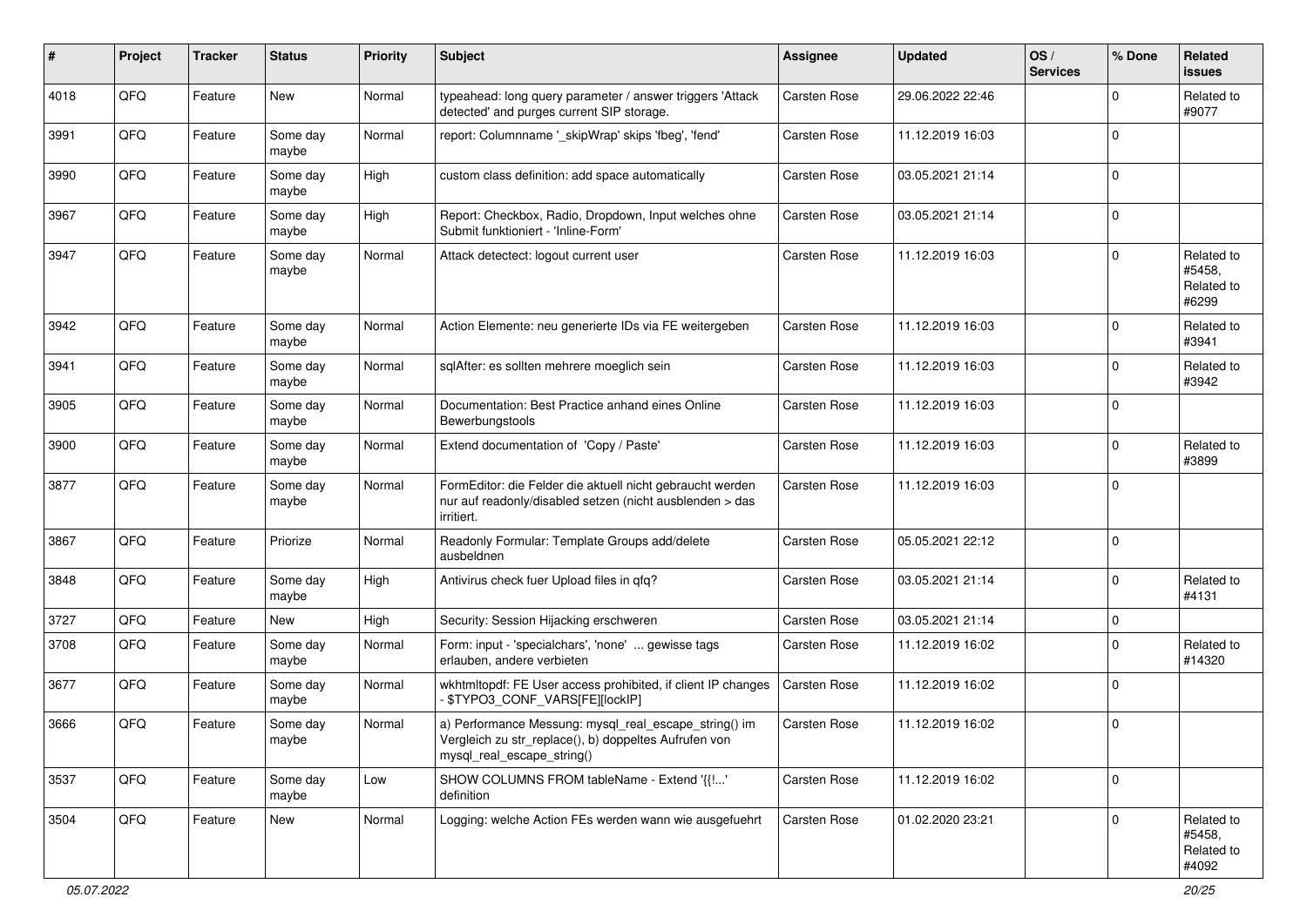| #    | Project | <b>Tracker</b> | <b>Status</b>     | <b>Priority</b> | <b>Subject</b>                                                                                                     | <b>Assignee</b> | <b>Updated</b>   | OS/<br><b>Services</b> | % Done      | Related<br><b>issues</b>                    |
|------|---------|----------------|-------------------|-----------------|--------------------------------------------------------------------------------------------------------------------|-----------------|------------------|------------------------|-------------|---------------------------------------------|
| 3458 | QFQ     | Feature        | Some day<br>maybe | Normal          | Display 'Edit Form Element'-Checkbox on form: should<br>depend on FE Group                                         | Carsten Rose    | 11.12.2019 16:02 |                        | $\mathbf 0$ | Related to<br>#3447                         |
| 3457 | QFQ     | Feature        | Some day<br>maybe | Normal          | LDAP: concat multi values to one single entry                                                                      | Carsten Rose    | 11.12.2019 16:02 |                        | $\mathbf 0$ |                                             |
| 3432 | QFQ     | Feature        | New               | Normal          | subrecord: dynamicUpdate                                                                                           | Carsten Rose    | 11.06.2020 21:10 |                        | 0           | Related to<br>#5691                         |
| 3402 | QFQ     | Feature        | Some day<br>maybe | Normal          | Syntax Highlighting via CodeMirror                                                                                 | Carsten Rose    | 11.12.2019 16:02 |                        | 100         | Related to<br>#3207                         |
| 3385 | QFQ     | Feature        | Some day<br>maybe | Normal          | templateGroup: insert/update/delete non primary records                                                            | Carsten Rose    | 11.12.2019 16:02 |                        | $\mathbf 0$ |                                             |
| 3350 | QFQ     | Feature        | Some day<br>maybe | Normal          | FormEditor: Hilfetext hinter 'checktype'                                                                           | Carsten Rose    | 11.12.2019 16:02 |                        | $\mathbf 0$ |                                             |
| 3332 | QFQ     | Feature        | Some day<br>maybe | Normal          | Uploads: Thumbnails, Details zum hochgeladenen File                                                                | Carsten Rose    | 11.12.2019 16:02 |                        | $\mathbf 0$ | Related to<br>#3264,<br>Related to<br>#5333 |
| 3331 | QFQ     | Feature        | Some day<br>maybe | Normal          | Default Tooltip fuer _page? Links: mit Form und Record ID                                                          | Carsten Rose    | 11.12.2019 16:02 |                        | $\mathbf 0$ |                                             |
| 3291 | QFQ     | Feature        | Some day<br>maybe | Normal          | AutoCron websiteToken                                                                                              | Carsten Rose    | 11.12.2019 16:02 |                        | $\mathbf 0$ | Related to<br>#4250                         |
| 3285 | QFQ     | Feature        | Some day<br>maybe | Normal          | Zeichenlimit pro Feld: textarea / editor                                                                           | Carsten Rose    | 11.12.2019 16:02 |                        | $\mathbf 0$ |                                             |
| 3273 | QFQ     | Feature        | Some day<br>maybe | Low             | Dirty Flag in Form                                                                                                 | Carsten Rose    | 11.12.2019 16:02 |                        | $\mathbf 0$ |                                             |
| 3267 | QFQ     | Feature        | Some day<br>maybe | Normal          | 2 Forms auf einer Seite: real + Read only                                                                          | Carsten Rose    | 11.12.2019 16:03 |                        | $\mathbf 0$ |                                             |
| 3216 | QFQ     | Feature        | Some day<br>maybe | Normal          | dynamic update für checkbox label2                                                                                 | Carsten Rose    | 11.12.2019 16:03 |                        | $\mathbf 0$ | Related to<br>#2081                         |
| 2995 | QFQ     | Feature        | Some day<br>maybe | Normal          | Dropdown JQuery Plugin: 'chosen' - Moeglichkeit um Select<br>Listen mehr Funktion zu geben. Kein Bootstrap noetig. | Carsten Rose    | 11.12.2019 16:03 |                        | $\mathbf 0$ |                                             |
| 2361 | QFQ     | Feature        | New               | Normal          | Logging wer/wann/wo welches Formular aufgerufen hat                                                                | Carsten Rose    | 11.12.2019 16:15 |                        | $\mathbf 0$ | Related to<br>#4432,<br>Related to<br>#7480 |
| 2084 | QFG     | Feature        | Some day<br>maybe | Normal          | Mailto mit encryption: Subrecord                                                                                   | Carsten Rose    | 11.12.2019 16:03 |                        | $\mathbf 0$ | Related to<br>#2082                         |
| 1946 | QFQ     | Feature        | Some day<br>maybe | Normal          | Kontrolle ob der ReadOnly Modus bei den<br>Formularelementen korrekt implementiert ist                             | Carsten Rose    | 11.12.2019 16:03 |                        | $\pmb{0}$   |                                             |
| 1635 | QFG     | Feature        | Some day<br>maybe | Normal          | QFQ Extension content record: weitere Optionen<br>einblenden.                                                      | Carsten Rose    | 11.12.2019 16:03 |                        | $\pmb{0}$   |                                             |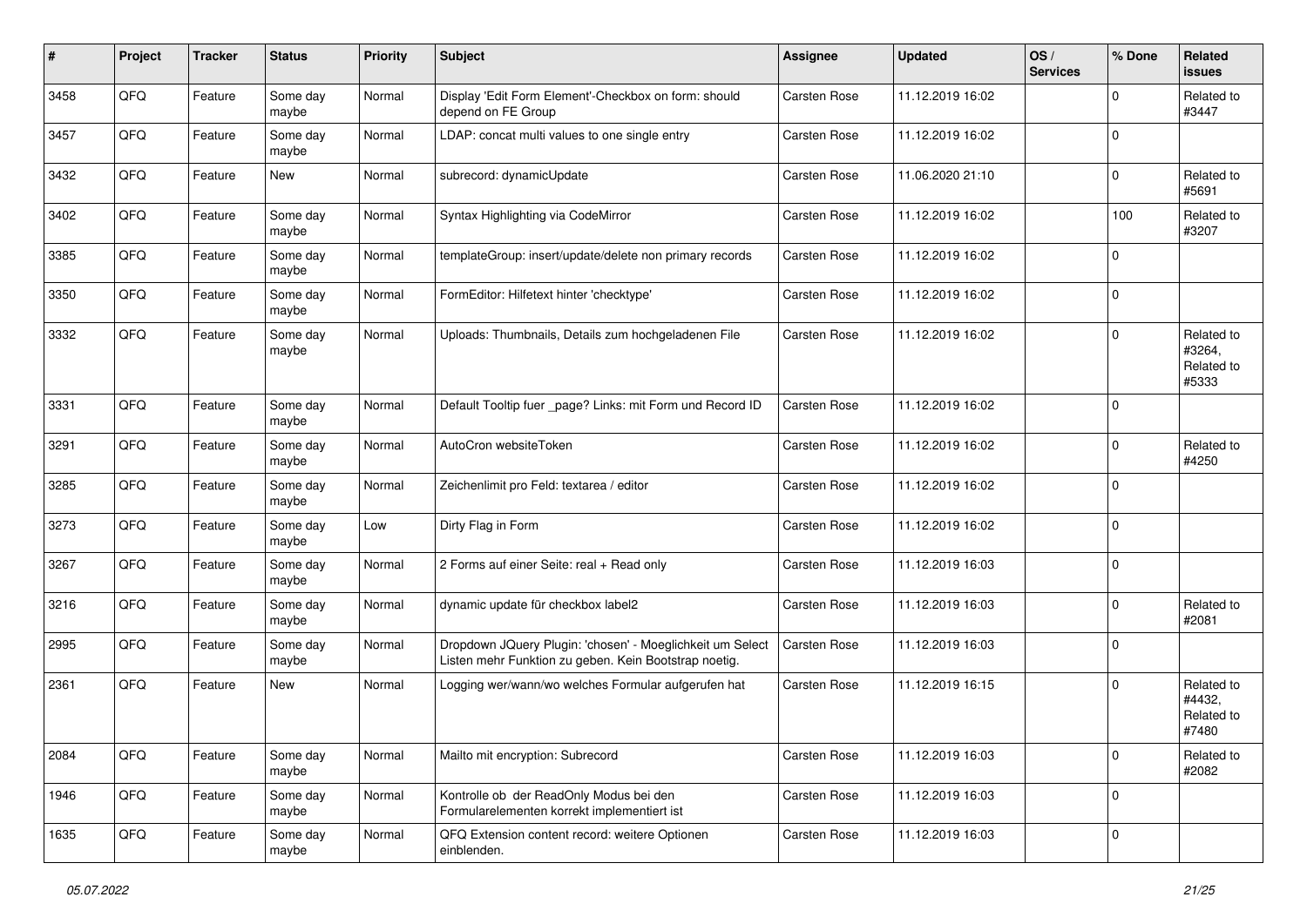| #     | Project | <b>Tracker</b> | <b>Status</b>     | <b>Priority</b> | <b>Subject</b>                                                                                                                                           | <b>Assignee</b> | <b>Updated</b>   | OS/<br><b>Services</b> | % Done      | Related<br><b>issues</b>                                              |
|-------|---------|----------------|-------------------|-----------------|----------------------------------------------------------------------------------------------------------------------------------------------------------|-----------------|------------------|------------------------|-------------|-----------------------------------------------------------------------|
| 13647 | QFQ     | <b>Bug</b>     | New               | Normal          | Autofocus funktioniert nicht auf Chrome                                                                                                                  | Benjamin Baer   | 19.03.2022 17:44 |                        | $\mathbf 0$ |                                                                       |
| 13528 | QFQ     | <b>Bug</b>     | New               | Normal          | gfg.io > releases: es wird kein neues Release angelegt                                                                                                   | Benjamin Baer   | 19.03.2022 17:46 |                        | $\mathbf 0$ |                                                                       |
| 11237 | QFQ     | <b>Bug</b>     | New               | High            | Radiobutton / parameter.buttonClass= btn-default - kein dirty<br>Trigger                                                                                 | Benjamin Baer   | 03.05.2021 21:12 |                        | $\Omega$    | Related to<br>#10766                                                  |
| 11057 | QFQ     | <b>Bug</b>     | New               | High            | Checkboxes ohne span.checkmark im Report werden<br>ausgeblendet                                                                                          | Benjamin Baer   | 03.05.2021 21:12 |                        | $\mathbf 0$ | Related to<br>#11039                                                  |
| 9898  | QFQ     | <b>Bug</b>     | Feedback          | Normal          | Formular trotz Timeout gespeichert                                                                                                                       | Benjamin Baer   | 01.02.2020 15:56 |                        | $\mathbf 0$ |                                                                       |
| 9535  | QFQ     | <b>Bug</b>     | Feedback          | Normal          | Report:  AS ' vertical' - column to wide - vertical >> rot45.<br>rot <sub>90</sub>                                                                       | Benjamin Baer   | 01.02.2020 15:56 |                        | $\Omega$    |                                                                       |
| 6566  | QFQ     | <b>Bug</b>     | Priorize          | Normal          | Link Function 'delete': provided parameter missing on page<br>reload                                                                                     | Benjamin Baer   | 03.01.2022 08:08 |                        | $\mathbf 0$ |                                                                       |
| 6140  | QFQ     | <b>Bug</b>     | Priorize          | Normal          | QFQ DnD Sort: Locked fields                                                                                                                              | Benjamin Baer   | 21.03.2022 09:56 |                        | 0           |                                                                       |
| 4457  | QFQ     | Bug            | Priorize          | Normal          | typeahead: pressing return to select an item, saves the form<br>and closes the form.                                                                     | Benjamin Baer   | 03.01.2022 08:01 |                        | $\Omega$    | Related to<br>#4398                                                   |
| 4454  | QFQ     | Bug            | Some day<br>maybe | Normal          | Required Elements: multiple elements in a row - whole row<br>marked if only one input is empty.                                                          | Benjamin Baer   | 01.02.2020 23:20 |                        | $\Omega$    |                                                                       |
| 4398  | QFQ     | <b>Bug</b>     | Some day<br>maybe | Normal          | Typeahead: mouse click in a prefilled input opens a single<br>item dropdown with the current value - click on it seems to<br>set the value, not the key. | Benjamin Baer   | 01.02.2020 23:20 |                        | $\mathbf 0$ | Related to<br>#4457                                                   |
| 2665  | QFQ     | <b>Bug</b>     | Priorize          | Normal          | Dynamic Update funktioniert nicht, wenn beim<br>entsprechenden FormElement eine size angegeben ist.                                                      | Benjamin Baer   | 03.01.2022 08:12 |                        | 30          |                                                                       |
| 2063  | QFQ     | <b>Bug</b>     | Some day<br>maybe | Normal          | Pills auf 'inaktiv' setzen falls keine Element auf dem Pill<br>sichtbar sind.                                                                            | Benjamin Baer   | 11.12.2019 16:03 |                        | $\Omega$    | Related to<br>#3752                                                   |
| 12556 | QFQ     | Feature        | New               | Normal          | Pills Title: colored = static or dynamic on allrequiredgiven                                                                                             | Benjamin Baer   | 19.03.2022 17:49 |                        | $\pmb{0}$   |                                                                       |
| 12490 | QFQ     | Feature        | New               | Normal          | Loading Plugins in QFQ - see what tinymce does. (lazy<br>loading)                                                                                        | Benjamin Baer   | 08.06.2022 10:37 |                        | $\mathbf 0$ | Related to<br>#12611,<br>Related to<br>#10013,<br>Related to<br>#7732 |
| 12476 | QFQ     | Feature        | New               | Normal          | clearMe: a) should trigger 'dirty', b) sticky on textarea resize                                                                                         | Benjamin Baer   | 04.01.2022 08:40 |                        | $\mathbf 0$ | Related to<br>#9528                                                   |
| 10003 | QFQ     | Feature        | Priorize          | Normal          | fieldset: stronger visualize group                                                                                                                       | Benjamin Baer   | 12.02.2020 08:13 |                        | $\mathbf 0$ |                                                                       |
| 9548  | QFQ     | Feature        | Feedback          | High            | FormElement: Pattern mismatch - optional report only on<br>focus lost                                                                                    | Benjamin Baer   | 03.05.2021 21:14 |                        | $\mathbf 0$ |                                                                       |
| 9135  | QFQ     | Feature        | Priorize          | Normal          | Progress Bar generic / replace old hourglass download<br>popup                                                                                           | Benjamin Baer   | 03.01.2022 07:43 |                        | $\mathbf 0$ |                                                                       |
| 9130  | QFQ     | Feature        | Some day<br>maybe | Normal          | tablesorter: Automatic Row numbering / Zeilenummer                                                                                                       | Benjamin Baer   | 01.02.2020 23:22 |                        | 0           |                                                                       |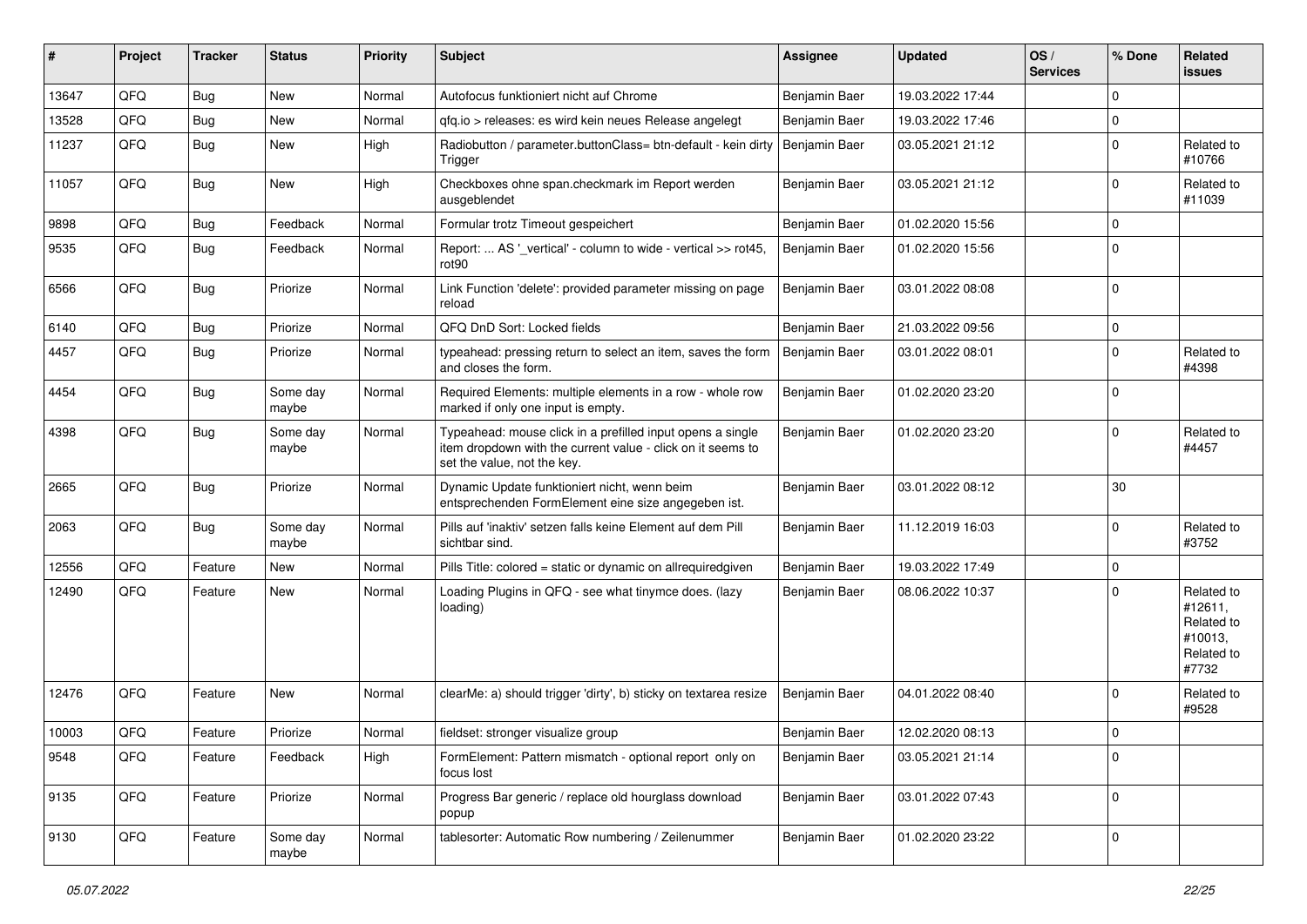| #     | Project | <b>Tracker</b> | <b>Status</b>     | <b>Priority</b> | <b>Subject</b>                                                                | <b>Assignee</b> | <b>Updated</b>   | OS/<br><b>Services</b> | % Done      | Related<br><b>issues</b>                                               |
|-------|---------|----------------|-------------------|-----------------|-------------------------------------------------------------------------------|-----------------|------------------|------------------------|-------------|------------------------------------------------------------------------|
| 8522  | QFQ     | Feature        | Some day<br>maybe | Normal          | build QFQ - npm warnings                                                      | Benjamin Baer   | 01.02.2020 23:19 |                        | 50          |                                                                        |
| 7965  | QFQ     | Feature        | Priorize          | Normal          | Input type 'text' with visual format - currency                               | Benjamin Baer   | 03.01.2022 07:45 |                        | $\mathbf 0$ |                                                                        |
| 7732  | QFQ     | Feature        | Some day<br>maybe | Normal          | Javascript: Lazy Loading der add on libs                                      | Benjamin Baer   | 08.06.2022 10:38 |                        | $\mathbf 0$ | Related to<br>#12611,<br>Related to<br>#12490,<br>Related to<br>#10013 |
| 7730  | QFQ     | Feature        | Priorize          | Normal          | SELECT Box: title in between                                                  | Benjamin Baer   | 01.02.2020 23:22 |                        | $\mathbf 0$ |                                                                        |
| 7602  | QFQ     | Feature        | ToDo              | High            | Multi Select: with checkboxes                                                 | Benjamin Baer   | 22.03.2022 09:07 |                        | $\mathbf 0$ |                                                                        |
| 6972  | QFQ     | Feature        | Some day<br>maybe | Normal          | Fabric Clipboard / cross browser tab                                          | Benjamin Baer   | 01.02.2020 23:21 |                        | $\mathbf 0$ |                                                                        |
| 6970  | QFQ     | Feature        | Some day<br>maybe | Normal          | tablesorter: default fuer 'sortReset' aendern von 'Ctrl' zu 'Alt'             | Benjamin Baer   | 01.02.2020 23:21 |                        | $\mathbf 0$ |                                                                        |
| 6870  | QFQ     | Feature        | Priorize          | Normal          | Click on '_link' triggers an API call                                         | Benjamin Baer   | 03.01.2022 08:25 |                        | $\mathbf 0$ |                                                                        |
| 6801  | QFQ     | Feature        | Priorize          | Normal          | Fabric: Maximize / Fulllscreen                                                | Benjamin Baer   | 21.03.2022 09:56 |                        | $\mathbf 0$ |                                                                        |
| 6224  | QFQ     | Feature        | Priorize          | Normal          | Dynamic update: fade in/out fields                                            | Benjamin Baer   | 21.03.2022 09:50 |                        | $\mathbf 0$ |                                                                        |
| 5562  | QFQ     | Feature        | Priorize          | Normal          | Drag'n'Drop fuer Uploads                                                      | Benjamin Baer   | 21.03.2022 09:52 |                        | $\mathbf 0$ | Related to<br>#9706                                                    |
| 5389  | QFQ     | Feature        | Some day<br>maybe | Normal          | QFQ Design: Multline label / note                                             | Benjamin Baer   | 01.02.2020 23:19 |                        | $\mathbf 0$ |                                                                        |
| 5366  | QFQ     | Feature        | Priorize          | Normal          | Saving with keyboard shortcuts                                                | Benjamin Baer   | 21.03.2022 09:47 |                        | $\mathbf 0$ |                                                                        |
| 5024  | QFQ     | Feature        | Some day<br>maybe | Normal          | Fabric: Generate PDF with edits                                               | Benjamin Baer   | 01.02.2020 23:20 |                        | $\mathbf 0$ | Related to<br>#10704                                                   |
| 4420  | QFQ     | Feature        | Some day<br>maybe | Normal          | Client: Local Storage - store the changes of a form, local in<br>the browser. | Benjamin Baer   | 11.12.2019 16:02 |                        | $\mathbf 0$ |                                                                        |
| 3692  | QFQ     | Feature        | Some day<br>maybe | Normal          | QFQ Webseite                                                                  | Benjamin Baer   | 11.12.2019 16:02 |                        | $\mathbf 0$ | Related to<br>#5033                                                    |
| 3415  | QFQ     | Feature        | Some day<br>maybe | Normal          | FE Login Box Templatefile                                                     | Benjamin Baer   | 11.12.2019 16:02 |                        | $\mathbf 0$ |                                                                        |
| 14185 | QFQ     | Feature        | New               | Normal          | External/Autocron.php - better suitable directory                             | Support: System | 28.05.2022 11:03 |                        | $\mathbf 0$ |                                                                        |
| 11715 | QFQ     | <b>Bug</b>     | New               | Normal          | acceptZeroAsRequired and requiredOffButMark do not<br>coincide                |                 | 08.12.2020 12:13 |                        | $\mathbf 0$ |                                                                        |
| 11522 | QFQ     | <b>Bug</b>     | New               | Normal          | Aus/Einblenden von Reitern                                                    |                 | 13.11.2020 14:58 |                        | $\mathbf 0$ |                                                                        |
| 11195 | QFQ     | Bug            | New               | Low             | Dynamic Update: Note not updated if new text is empty<br>(v20.4)              |                 | 25.09.2020 11:14 |                        | $\mathbf 0$ |                                                                        |
| 10890 | QFG     | <b>Bug</b>     | New               | Normal          | AutoCron hangs                                                                |                 | 20.07.2020 13:56 |                        | $\mathbf 0$ |                                                                        |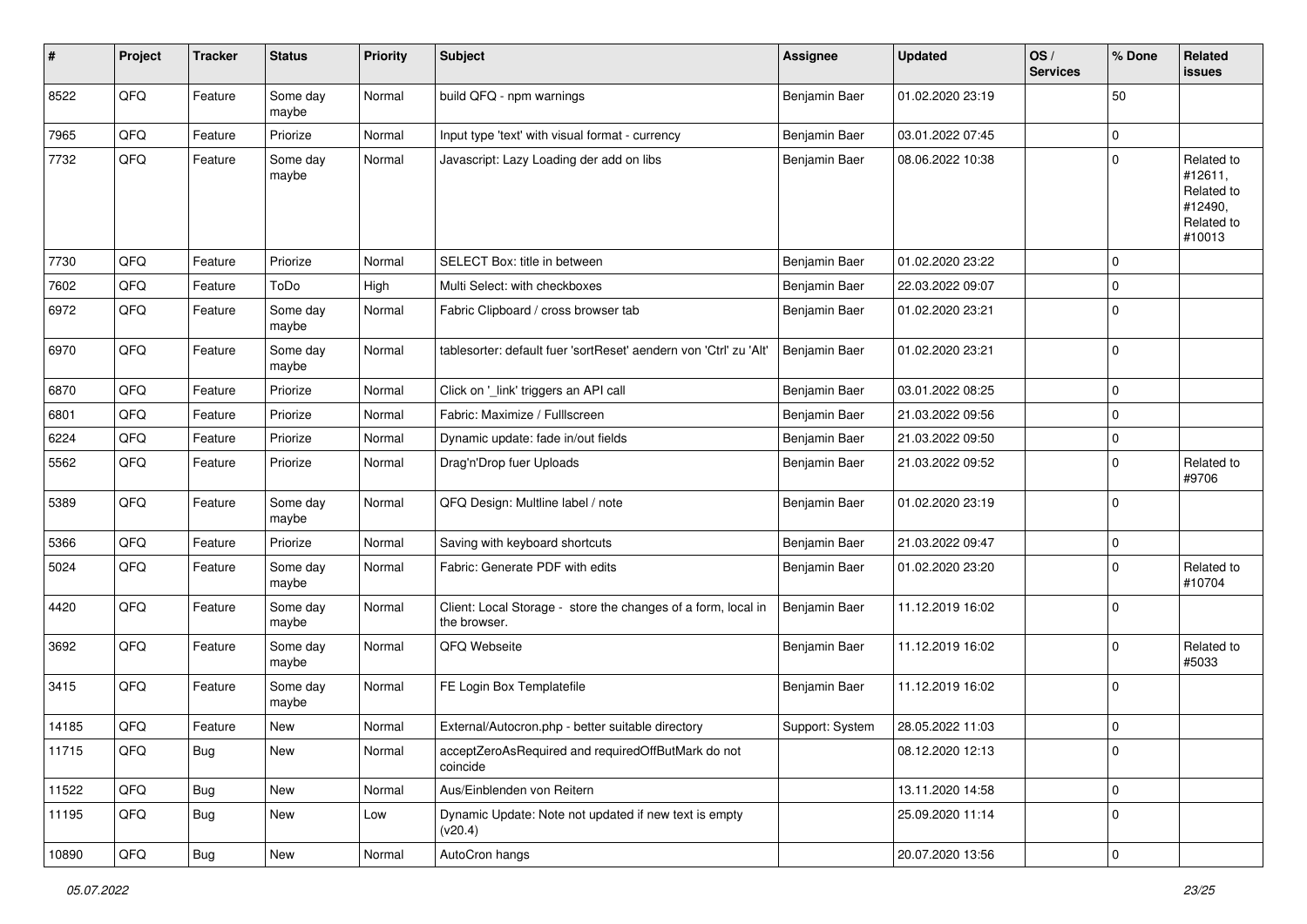| #     | Project | <b>Tracker</b> | <b>Status</b>     | <b>Priority</b> | <b>Subject</b>                                                                            | <b>Assignee</b> | <b>Updated</b>   | OS/<br><b>Services</b> | % Done      | Related<br><b>issues</b> |
|-------|---------|----------------|-------------------|-----------------|-------------------------------------------------------------------------------------------|-----------------|------------------|------------------------|-------------|--------------------------|
| 10766 | QFQ     | <b>Bug</b>     | <b>New</b>        | High            | Radiobutton / parameter.buttonClass=btn-default: dynamic<br>update                        |                 | 03.05.2021 21:12 |                        | $\mathbf 0$ | Related to<br>#11237     |
| 10759 | QFQ     | <b>Bug</b>     | <b>New</b>        | Normal          | emptyMeansNull - Feld falsch aktualisiert                                                 |                 | 12.11.2020 23:45 |                        | $\mathbf 0$ |                          |
| 10324 | QFQ     | <b>Bug</b>     | New               | Normal          | Excel Export mit Template funktioniert nur, wenn Template<br>vor uid kommt                |                 | 30.03.2020 11:20 |                        | $\mathbf 0$ | Related to<br>#10257     |
| 9855  | QFQ     | <b>Bug</b>     | New               | Normal          | <b>Required Check</b>                                                                     |                 | 01.02.2020 15:56 |                        | $\mathbf 0$ |                          |
| 9126  | QFQ     | <b>Bug</b>     | Some day<br>maybe | Normal          | hidden Form elements are present in page source                                           |                 | 02.01.2021 18:41 |                        | $\mathbf 0$ |                          |
| 9024  | QFQ     | <b>Bug</b>     | Some day<br>maybe | Normal          | QFQ Einarbeitung                                                                          |                 | 01.02.2020 15:56 |                        | $\mathbf 0$ |                          |
| 9020  | QFQ     | <b>Bug</b>     | Some day<br>maybe | Normal          | radio mit buttonClass und dynamicUpdate lassen sich nicht<br>kombinieren                  |                 | 11.12.2019 16:01 |                        | $\mathbf 0$ |                          |
| 7402  | QFQ     | <b>Bug</b>     | Some day<br>maybe | Normal          | thumbnail cache: outdated picture when permission denied<br>and permission resolved.      |                 | 01.02.2020 23:20 |                        | $\mathbf 0$ |                          |
| 7281  | QFQ     | <b>Bug</b>     | Some day<br>maybe | Normal          | Subrecords: on large screen separator line too short                                      |                 | 01.02.2020 23:19 |                        | $\mathbf 0$ |                          |
| 7101  | QFQ     | <b>Bug</b>     | Some day<br>maybe | Normal          | 'form' in SIP and 'report' - breaks                                                       |                 | 01.02.2020 23:20 |                        | $\mathbf 0$ |                          |
| 5877  | QFQ     | <b>Bug</b>     | Some day<br>maybe | Normal          | FE.type=note:bsColumn strange behaviour                                                   |                 | 01.02.2020 23:19 |                        | $\mathbf 0$ |                          |
| 4546  | QFQ     | <b>Bug</b>     | Some day<br>maybe | Normal          | NH: SIP storage is destroyed                                                              |                 | 01.02.2020 23:20 |                        | $\mathbf 0$ |                          |
| 4441  | QFQ     | <b>Bug</b>     | Some day<br>maybe | Normal          | \$_SERVER Vars sollten nur aus dem Store genommen<br>werden - Code entsprechend anpassen. |                 | 11.12.2019 16:02 |                        | $\mathbf 0$ |                          |
| 4138  | QFQ     | <b>Bug</b>     | Some day<br>maybe | Normal          | style fehlt                                                                               |                 | 11.12.2019 16:03 |                        | $\mathbf 0$ |                          |
| 4122  | QFQ     | <b>Bug</b>     | Some day<br>maybe | Normal          | file: Render Mode hat keinen Effekt                                                       |                 | 11.12.2019 16:03 |                        | $\mathbf 0$ |                          |
| 12156 | QFQ     | Feature        | New               | Normal          | Form: Optional disable 'leave page'                                                       |                 | 03.05.2021 20:45 |                        | $\mathbf 0$ |                          |
| 12135 | QFQ     | Feature        | New               | Normal          | Subrecord: Notiz                                                                          |                 | 24.04.2021 16:58 |                        | $\mathbf 0$ |                          |
| 12039 | QFQ     | Feature        | New               | Normal          | Missing htmlSpecialChar() in pre processing on form submit                                |                 | 18.02.2021 00:09 |                        | $\mathbf 0$ | Related to<br>#14320     |
| 12038 | QFQ     | Feature        | New               | Normal          | a) STORE_VAR: filenameOnlyStripUniq, b) SP:<br>QSTRIPUNIQ()                               |                 | 17.02.2021 23:55 |                        | 0           |                          |
| 11850 | QFQ     | Feature        | New               | Urgent          | Wizard Form: basierend auf einer Tabelle eine Form<br>anlegen.                            |                 | 03.05.2021 21:12 |                        | $\mathbf 0$ | Blocked by<br>#8082      |
| 11716 | QFQ     | Feature        | New               | Normal          | Form an beliebiger Stelle im Report anzeigen                                              |                 | 09.12.2020 09:47 |                        | $\mathbf 0$ |                          |
| 11535 | QFQ     | Feature        | New               | Normal          | Ability to create SQL columns in frontend QFQ forms                                       |                 | 17.11.2020 12:11 |                        | $\mathsf 0$ |                          |